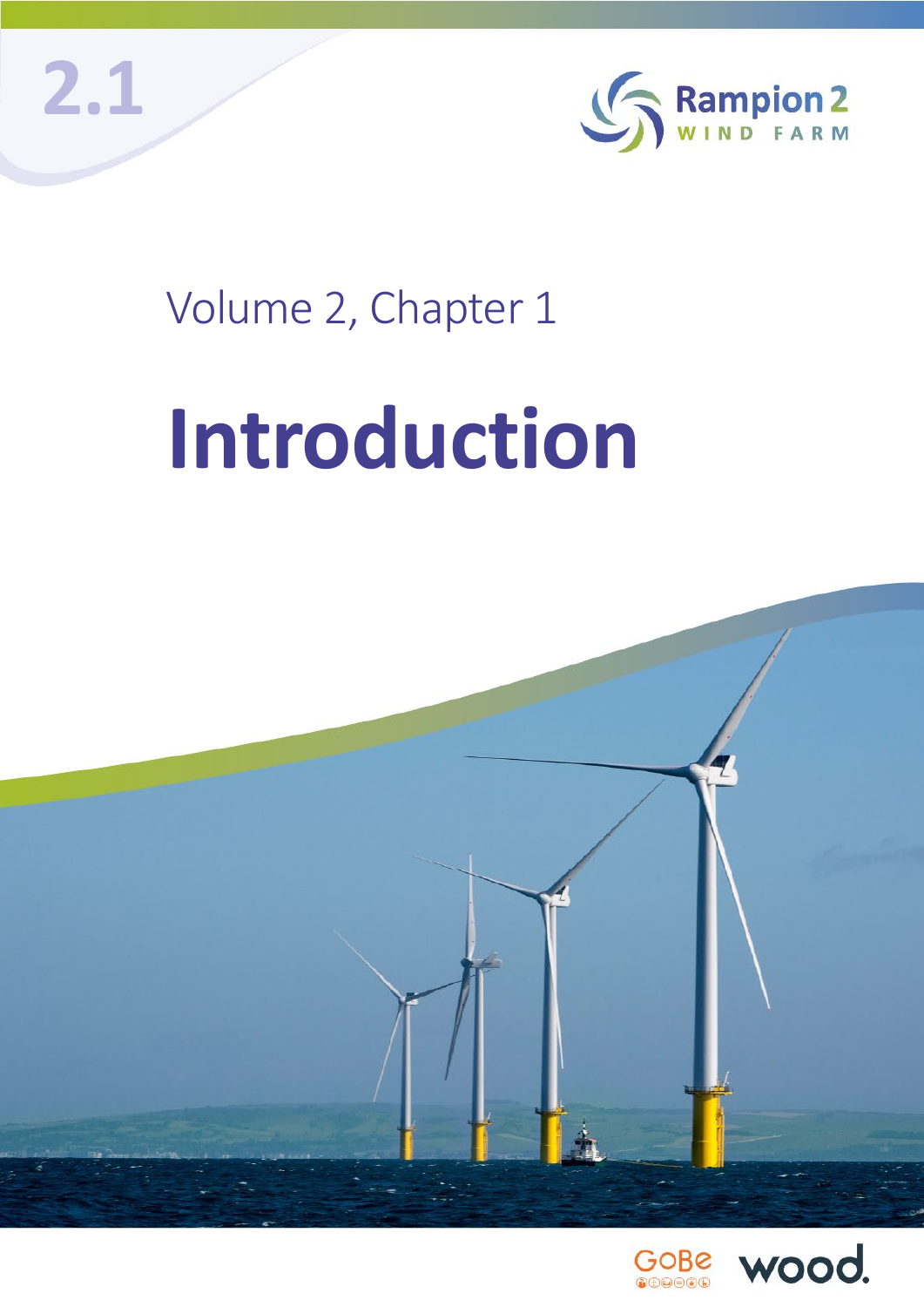wood.

#### **Contents**

| 1.  | <b>Introduction</b>                                                                                                                                                                                                                                                                                                                    |                                                                                                                                  | $\mathbf 2$                                                                  |  |
|-----|----------------------------------------------------------------------------------------------------------------------------------------------------------------------------------------------------------------------------------------------------------------------------------------------------------------------------------------|----------------------------------------------------------------------------------------------------------------------------------|------------------------------------------------------------------------------|--|
| 1.1 | Introduction to this Preliminary Environmental Information Report (PEIR)                                                                                                                                                                                                                                                               |                                                                                                                                  | $\overline{2}$                                                               |  |
| 1.2 |                                                                                                                                                                                                                                                                                                                                        | Overview of the Proposed Development                                                                                             |                                                                              |  |
| 1.3 |                                                                                                                                                                                                                                                                                                                                        | The need for an Environmental Impact Assessment                                                                                  | 5                                                                            |  |
| 1.4 | The Applicant and the EIA team<br>The Applicant<br>EIA project team<br>Scoping and engagement<br>Overview<br>Early engagement<br>Informal consultation and engagement<br><b>Statement of Community Consultation</b><br>The Evidence Plan Process<br><b>Structure of this PEIR</b><br>Glossary of terms and abbreviations<br>References |                                                                                                                                  | $6\phantom{1}6$<br>$\,6$<br>$\overline{7}$<br>9<br>9<br>10<br>10<br>10<br>11 |  |
| 1.5 |                                                                                                                                                                                                                                                                                                                                        |                                                                                                                                  |                                                                              |  |
| 1.6 |                                                                                                                                                                                                                                                                                                                                        |                                                                                                                                  | 15                                                                           |  |
| 1.7 |                                                                                                                                                                                                                                                                                                                                        |                                                                                                                                  | 16                                                                           |  |
| 1.8 |                                                                                                                                                                                                                                                                                                                                        |                                                                                                                                  | 19                                                                           |  |
|     | Table 1-1<br>Table 1-2<br>Table 1-3<br>Table 1-4                                                                                                                                                                                                                                                                                       | Rampion 2 EIA Project Team<br>EPP Meetings held to date<br>PEIR Volume 2 Report Structure<br>Glossary of terms and abbreviations | 7<br>13<br>15<br>16                                                          |  |
|     |                                                                                                                                                                                                                                                                                                                                        | Graphic 1-1 EIA Process for Rampion 2<br>Graphic 1-2 Rampion 2 Evidence Plan structure                                           | 3<br>13                                                                      |  |

#### **Volume 3: Figures**

Figure 1.1 Location of the Rampion 2 PEIR Assessment Boundary

#### **Volume 4: Appendices**

Appendix 1.1 Competent experts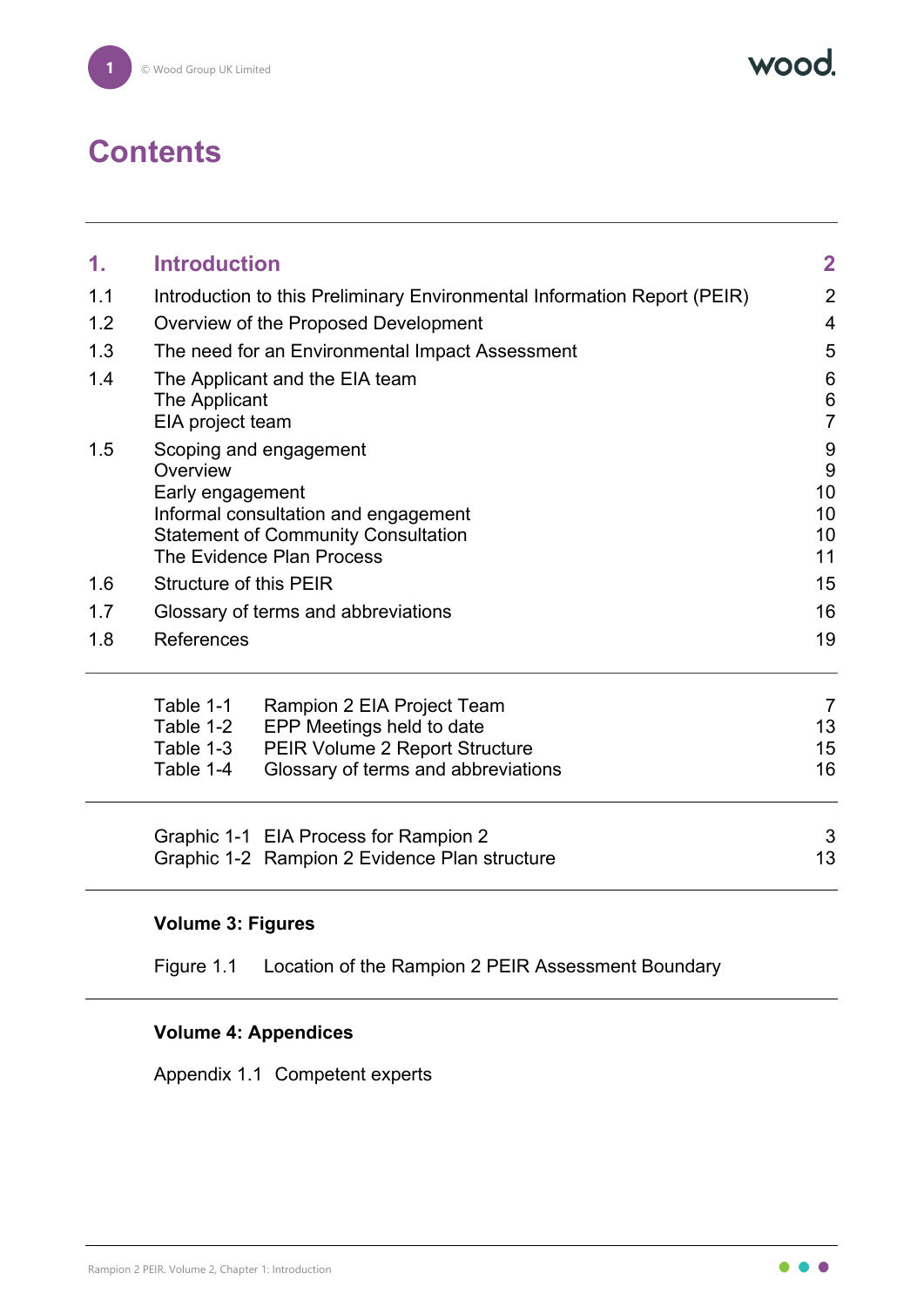### <span id="page-2-0"></span>**1. Introduction**

#### <span id="page-2-1"></span>**1.1 Introduction to this Preliminary Environmental Information Report (PEIR)**

- 1.1.1 This Preliminary Environmental Information Report (PEIR) is the written output of the Environmental Impact Assessment (EIA) undertaken to date for the Rampion 2 Offshore Wind Farm Project (Rampion 2) located adjacent to the existing Rampion Offshore Wind Farm (hereafter referred to as 'Rampion 1') in the English Channel in the south of England. Although preliminary, the findings of the assessment are set out within this report to allow an informed view to be taken of:
	- the Proposed Development:
	- the assessment approach that has been undertaken; and
	- preliminary conclusions to be drawn on the likely significant effects of Rampion 2 and the environmental measures proposed to be reviewed.
- 1.1.2 The requirement to consult on preliminary environmental information is set out in The Infrastructure Planning (Environmental Impact Assessment) Regulations 2017, Regulation 12 (1) (b) (hereafter referred to as the 'EIA Regulations 2017') which requires the applicant to set out in the Statement of Community Consultation (SOCC) prepared under section 47 of the Planning Act 2008, how it 'intends to publicise and consult on preliminary environmental information' (where the proposed development is 'EIA development'). In accordance with section 47(7) of the Planning Act 2008, the applicant is required to carry out consultation in accordance with the SOCC. Section 42 of the Planning Act 2008 also requires preapplication consultation with prescribed consultees. This PEIR enables prescribed consultees to consider technical information and provide comments that can inform the Proposed Development.
- 1.1.3 Preliminary environmental information is defined in the EIA Regulations 2017 in the following manner:

*(2) In this regulation, "preliminary environmental information" means information referred to in regulation 14(2) which—* 

*(a) has been compiled by the applicant; and* 

*(b) is reasonably required for the consultation bodies to develop an informed view of the likely significant environmental effects of the development (and of any associated development).* 

1.1.4 This PEIR has been prepared for the purposes of statutory consultation prior to submitting the application of development consent and associated Environmental Statement (ES). **[Graphic 1-1](#page-3-0)** illustrates where in the EIA process the PEIR sits.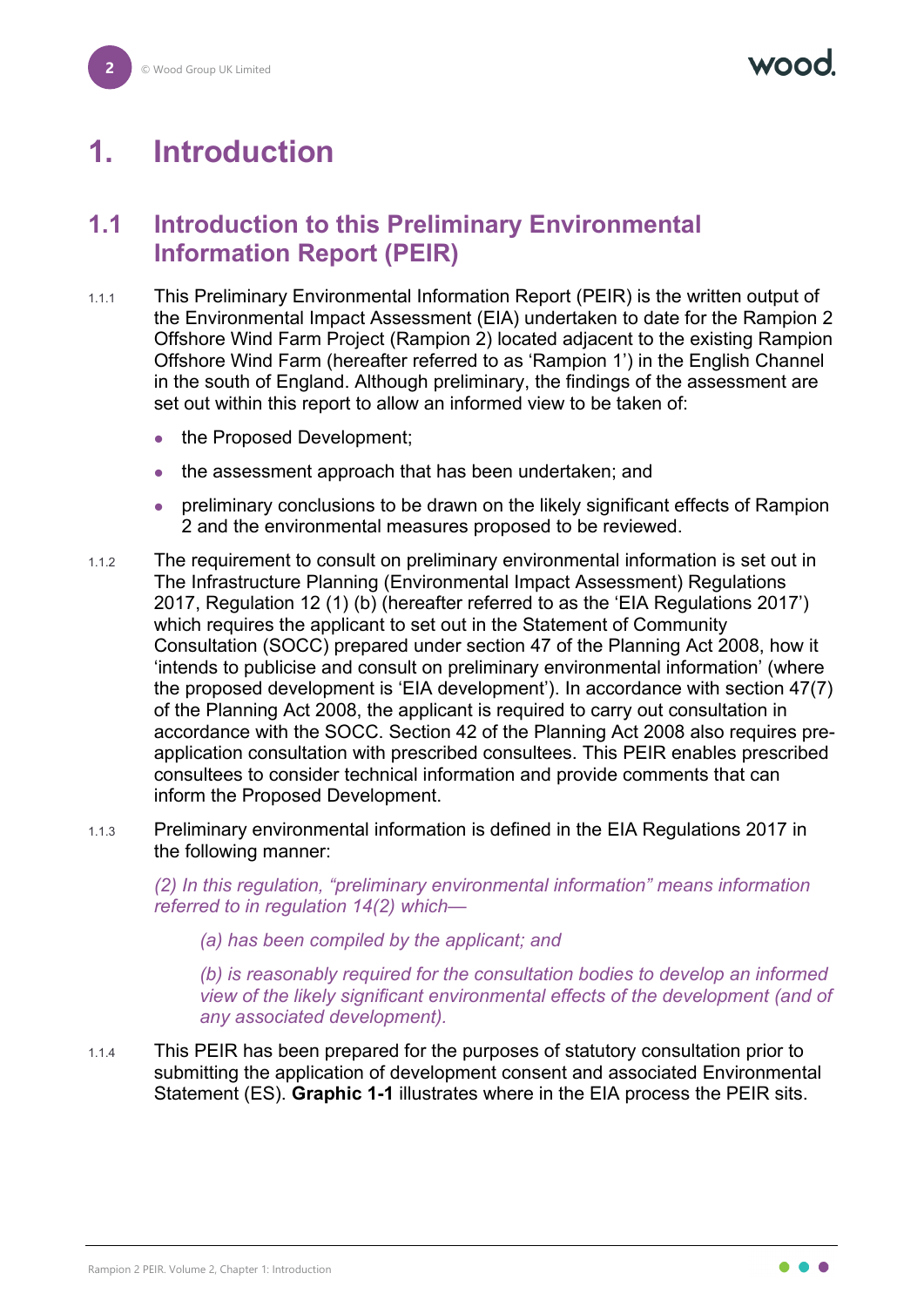#### <span id="page-3-0"></span>Graphic 1-1 EIA Process for Rampion 2



42885-WOOD-XX-XX-FG-O-0015\_S2\_P02.2\_indd\_

- 1.1.5 The PEIR builds on the information presented in the Scoping Report (RED, 2020), prepared and submitted to the Secretary of State (SoS) for Business energy and Industrial Strategy in July 2020. A Scoping Opinion was subsequently adopted by the Planning Inspectorate (PINS), on behalf of the SoS, on 11 August 2020. The PEIR describes the outcome of the baseline studies undertaken to date and how the assessment approach has been refined and developed in response to the PINS Scoping Opinion. The findings of the preliminary assessment undertaken for Rampion 2 are set out, drawing preliminary conclusions as to the likely significant effects of the Proposed Development.
- 1.1.6 The purpose of this document is to enable members of the public, consultation bodies, and other stakeholders to develop an informed view of the likely significant effects of Rampion 2 and comment on particular aspects of interest. This PEIR has regard to the preliminary stage in the design process and is based on a PEIR Assessment Boundary (see **[Graphic 1-1](#page-3-0)**). Feedback received will be used by the project team (see **Section [1.4:](#page-6-0) The Applicant and the EIA team**) to inform the ongoing development of the final design for Rampion 2 and the ES.
- 1.1.7 At this stage of the EIA, Rampion 2 is still undergoing design development and is the subject of public consultation and ongoing stakeholder engagement. The design of the Proposed Development and therefore the assessment of its effects will continue to evolve in response to consultation, as further baseline information becomes available, and as more detailed assessment is undertaken. As such, information on the likely significant effects (material to the decision-making process) may change. However, the baseline information presented in the PEIR is considered to be sufficient to inform the preliminary assessment of Rampion 2 and uses the judgement of specialists undertaking the environmental studies.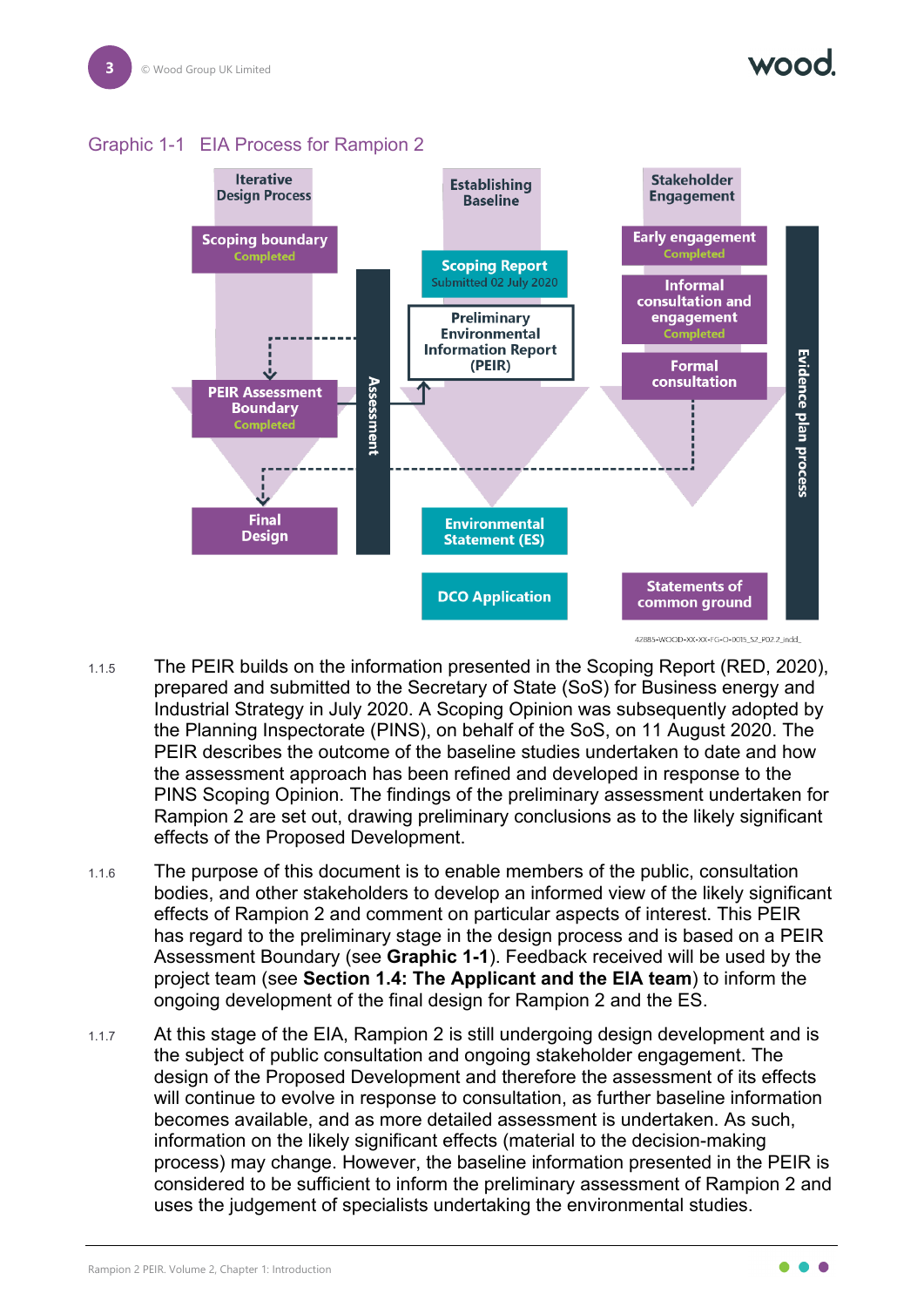1.1.8 Further information on the legislative context for Rampion 2 is provided in **Chapter 2: Policy and legislative context**. Further information on the EIA process and the role of the PEIR is provided in **Chapter 5: Approach to the EIA**.

#### <span id="page-4-0"></span>**1.2 Overview of the Proposed Development**

- 1.2.1 Rampion Extension Development Limited (hereafter referred to as 'RED' see **Section [1.4](#page-6-0)**) is developing Rampion 2 located adjacent to the existing Rampion 1 project in the English Channel.
- 1.2.2 Rampion 1 was developed following award of Zone 6 in the United Kingdom Round 3 offshore wind development leasing round run by The Crown Estate (TCE) in 2009. Located between 13km and 25km from the Sussex coast, it occupies and area of 78km<sup>2</sup> with an installed capacity of 400 megawatts (MW). The 116 wind turbine generators (WTGs) with a 140m blade tip height transmit the energy they generate along an array cable to the offshore substation. The offshore substation transforms the energy and sends it to the shore via 16km of offshore export cable. From a landfall located at Worthing, West Sussex, 27km of onshore cable connects Rampion 1 into the onshore transmission network via a substation located next to the existing 400 kilovolt (kV) National Grid substation at Bolney in Mid Sussex.
- 1.2.3 Rampion 2 similarly comprises of both onshore and offshore infrastructure associated with the proposed offshore wind farm including:
	- offshore WTGs and associated foundations with an installed capacity of up to 1,200MW but not exceeding the number of WTGs installed at Rampion 1;
	- inter-array cables connecting the WTGs to up to three offshore substations;
	- up to four offshore export cables will be buried under the seabed within the final cable corridor*;*
	- a single landfall site connecting offshore and onshore cables using Horizontal Directional Drilling (HDD) installation techniques;
	- buried onshore cables in a single corridor approximately 36km in length using HDD, and trenching and backfilling installation techniques; and
	- a new onshore substation that will connect to the existing National Grid substation at Bolney, Mid Sussex.
- 1.2.4 A full description of the Proposed Development is provided in **Chapter 4: The Proposed Development**.
- 1.2.5 As the Proposed Development will have a capacity greater than 100MW it is defined as a Nationally Significant Infrastructure Project (NSIP) under Section 15(3) of the Planning Act 2008. An application for Development Consent for Rampion 2 will therefore be required. The Development Consent Order (DCO) Application will be accompanied by an ES (in accordance with the EIA Regulations 2017). The Proposed Development falls within the definition of Schedule 2 development under the EIA Regulations 2017.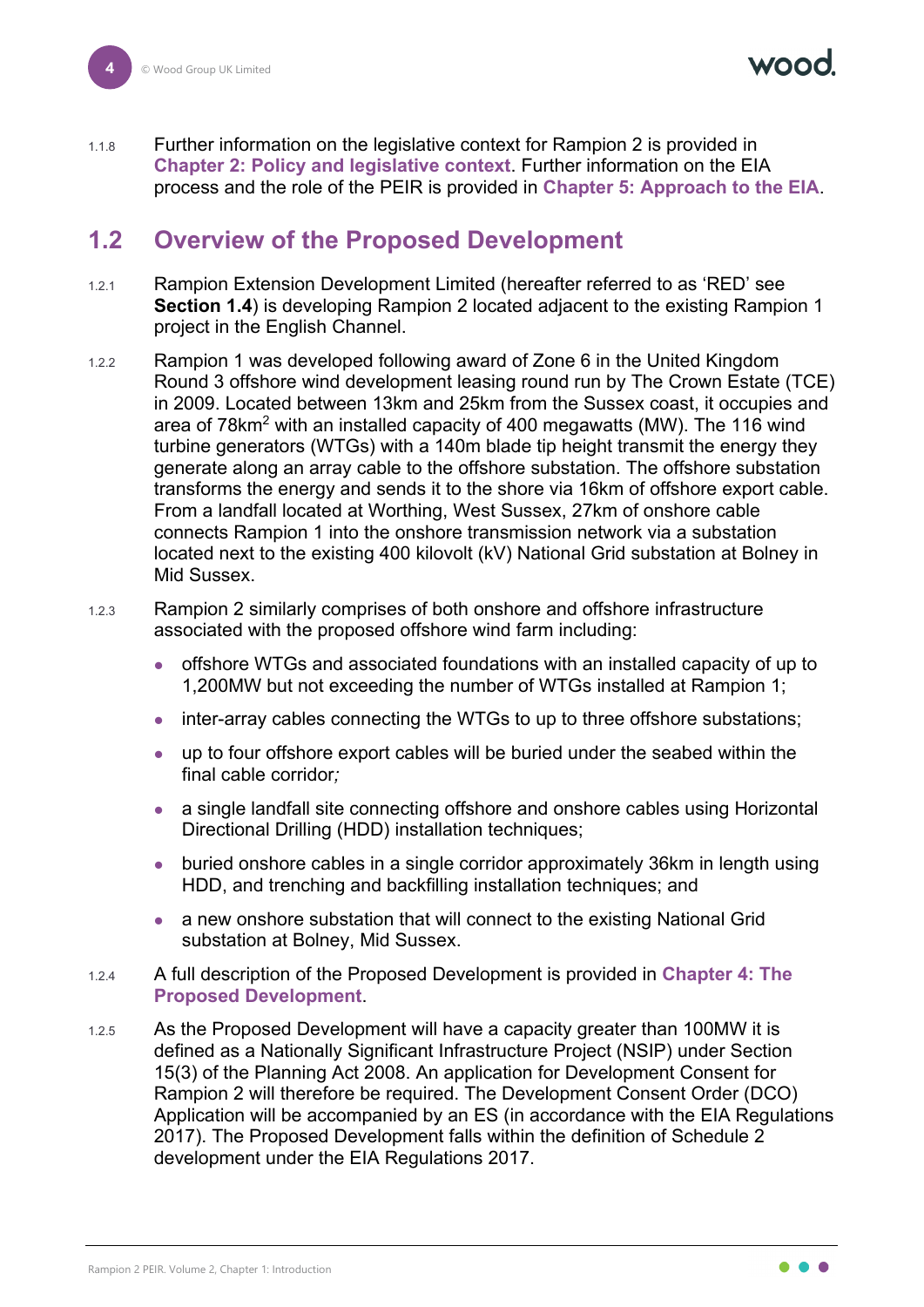- 1.2.6 The offshore element of the Proposed Development will be located within an Area of Search adjacent to the existing Rampion 1 project comprising a seabed area awarded in 2019 under the TCE wind farm extension process (to the west of Rampion 1) and part of remainder of the original Round 3 Zone 6 area (to the south and east of Rampion 1). Agreements for Lease have been entered into with TCE for both of these seabed areas. There will also be with a small link or 'bridge' area between the two areas for cabling, as well as an agreement for lease for the marine export cable to shore.
- 1.2.7 The onshore elements of the Proposed Development comprise cable circuits buried underground along a route of approximately 36km from landfall at Climping, West Sussex to a substation located within a 5km radius of the existing Bolney substation, Mid Sussex. The location of that substation is yet to be selected from two candidate sites which have been identified. RED have signed a grid connection agreement with National Grid for a capacity of up to 1200MW for the Proposed Development.
- 1.2.8 The location of Rampion 2 is illustrated in **Figure 1.1, Volume 3**. This presents the PEIR Assessment Boundary<sup>[1](#page-5-1)</sup> which encapsulates:
	- the wind farm within the offshore boundary;
	- the offshore export cable corridor;
	- the landfall at Climping;
	- the onshore cable route with some local options;
	- two onshore substation search area options;
	- a number of options for construction compounds adjacent to the onshore cable route; and
	- likely access requirements.

#### <span id="page-5-0"></span>**1.3 The need for an Environmental Impact Assessment**

- 1.3.1 The Environmental Impact Assessment (EIA) is a process required by UK law which brings together information about the likely significant environmental effects of a development. The legal basis for EIA arises from the EIA Regulations 2017 which were made to implement the Community Directive 85/337/EEC3 (the EIA Directive) prior to the UK leaving the EU. The EIA Regulations 2017 continue to have effect notwithstanding the UK's departure.
- 1.3.2 Consideration against the criteria set out in Schedule 2 of the EIA Regulations 2017 indicates that the Proposed Development is EIA development and has the potential to have significant effects on the environment, due to the characteristics, location, and potential impact. As WTG technology is continually evolving, it is

<span id="page-5-1"></span><sup>&</sup>lt;sup>1</sup> The PEIR Assessment Boundary combines the search areas for the offshore and onshore infrastructure associated with the Proposed Development. It is defined as the area within which the Proposed Development and associated infrastructure will be located, including the temporary and permanent construction and operational work areas.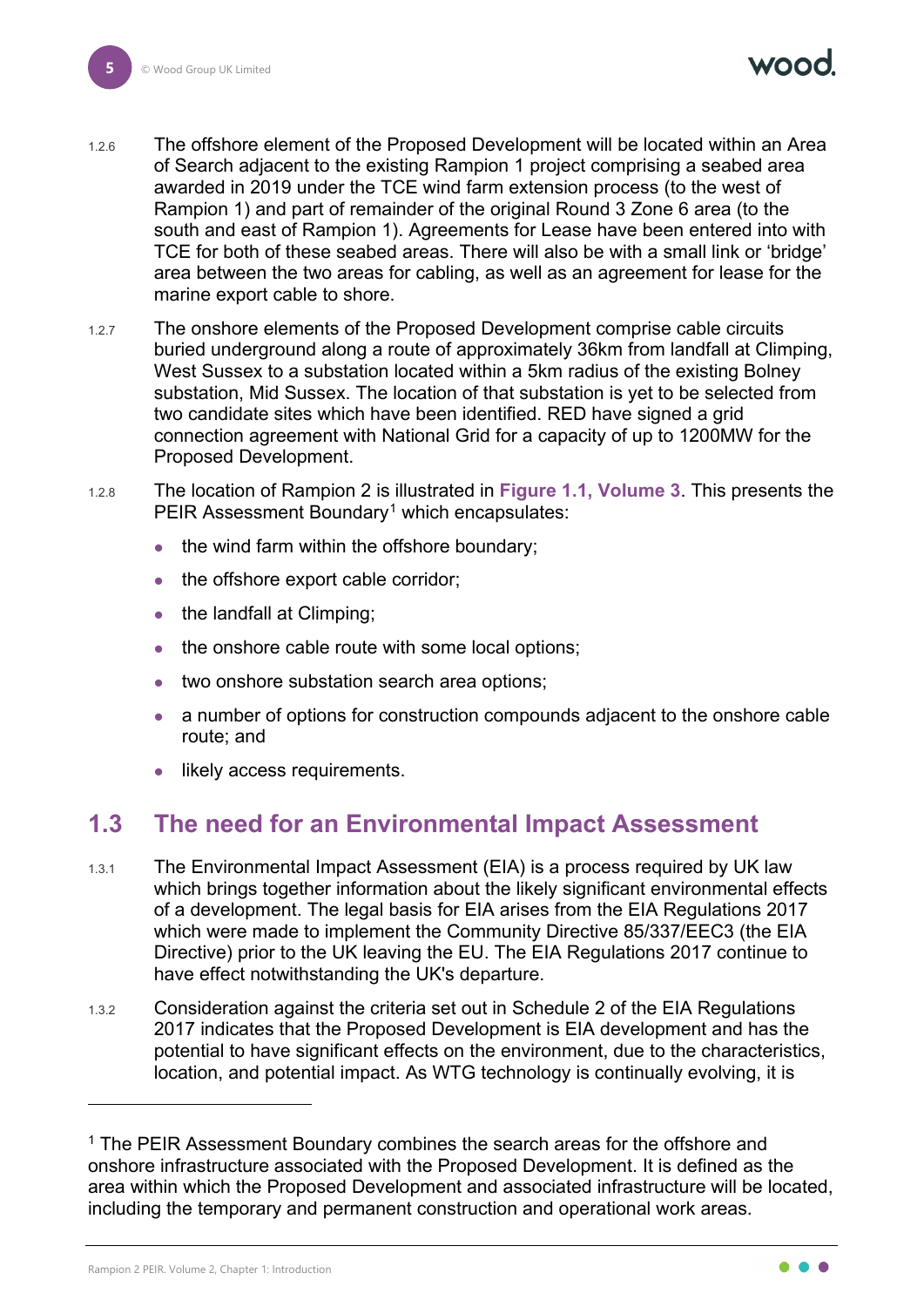difficult to definitively predict the profile of WTGs that will be commercially available at the point of construction, at least five years into the future. As such, the size and capacity of the WTGs for the Proposed Development will be determined during the final project design stage. Accordingly, a maximum design scenario for the WTGs is assumed, in order to ensure that the worst case is assessed. This maximum design scenario is described in **Chapter 4: The Proposed Development**.

- 1.3.3 The Proposed Development will have a generating capacity in excess of 100MW, with an indicative capacity based on WTG models that are currently available of up to 1,200MW. As is common for all offshore wind farms, the final choice of WTG and therefore the final capacity of the Proposed Development will be subject to a procurement exercise carried out post-consent. This PEIR therefore considers two WTG typologies based on the characteristics of WTG models which are expected to be available at that future stage. These are described throughout this PEIR as a "smaller WTG type" and "larger WTG type", and the assessment considers two design scenarios based on a maximum number of up to 116 smaller WTG type or 75 larger WTG type. RED can confirm that the number of WTGs utilised for the Proposed Development will not exceed those at Rampion 1. Therefore, the minimum number of 75 WTGs meets the threshold of paragraph 3(i) (i) of Schedule II of the EIA Regulations 2017.
- 1.3.4 The WTGs will have a minimum air gap of 22m between the highest astronomical tide and the tips of the rotor blade. The hub height of the WTGs will meet the threshold of paragraph 3(i) (ii) of Schedule II of the EIA Regulations 2017. As such, an EIA will be undertaken in respect of the Proposed Development, in support of the application for development consent.
- 1.3.5 The SoS has been notified in writing, pursuant to Regulation 8(1) (b) of the EIA Regulations 2017 that RED proposes to make an application for development consent for the Proposed Development and to provide an ES in respect of the Proposed Development.
- 1.3.6 In accordance with Regulation 4 of the EIA Regulations 2017, the SoS must not make an order granting development consent for an application for EIA development unless an EIA has been carried out in respect of that application. Therefore, as Rampion 2 is 'EIA Development', an EIA is required to be undertaken.

#### <span id="page-6-0"></span>**1.4 The Applicant and the EIA team**

#### <span id="page-6-1"></span>**The Applicant**

- 1.4.1 RED is a joint venture between RWE Renewables, Enbridge, and a Macquarie-led consortium. These joint venture partners are also shareholders in the Rampion 1 project, with RWE being the majority shareholder and Development Service Provider for the joint venture.
- 1.4.2 RWE is an international company with power generation, trading, and supply. Key markets include the UK, Europe, North America, Asia, and Oceania. In 2019, RWE acquired the original development company and major shareholder in Rampion 1, E.ON Climate & Renewables. RWE currently owns interests in nine operational

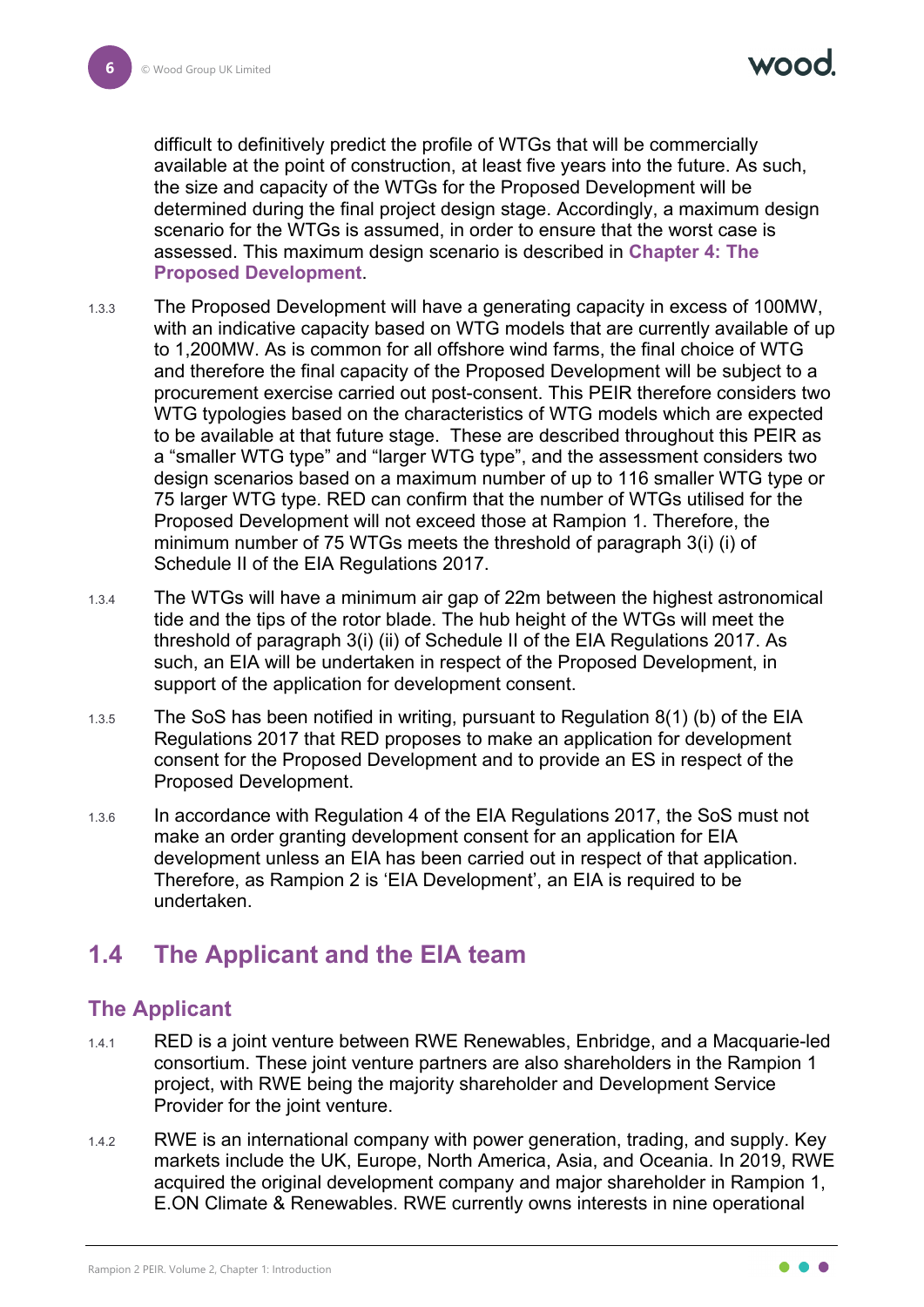offshore wind farms in the UK in English, Welsh and Scottish Waters and is currently constructing a further two offshore wind farms in the North Sea.

- 1.4.3 The Macquarie consortium, which is also a shareholder in Rampion 1 and investor in many other UK renewable energy assets, includes Macquarie European Infrastructure Fund 5, the Green Investment Group and USS pension fund.
- 1.4.4 Enbridge, also a shareholder in Rampion 1, is a Canadian energy infrastructure company with core businesses including oil and gas transmission distribution and storage in North America, as well as investments in the renewable energy sector in North America and Europe.

#### <span id="page-7-0"></span>**EIA project team**

- 1.4.5 The preparation of the EIA is being led by Wood Group UK Ltd (hereafter referred to as 'Wood') supported by GoBe Consultants Ltd (hereafter referred to as 'GoBe') and Carter Jonas LLP hereafter referred to as 'Carter Jonas'). A number of specialist consultancies are providing expert input into the EIA aspect chapters, as indicated in **[Table 1-1](#page-7-1)**. Eversheds-Sutherland have been instructed as legal advisers supporting the delivery of the application for development consent for Rampion 2.
- 1.4.6 For the purposes of this PEIR, the term 'offshore' refers to the receptors on the seaward side of Mean High Water Springs (MHWS) and 'onshore' refers to the receptors on the landward side of MHWS.

|                               | <b>Aspect</b>                             | <b>Author</b>                           |
|-------------------------------|-------------------------------------------|-----------------------------------------|
|                               | Agriculture and soils                     | <b>Land Research</b><br>Associates/Wood |
|                               | Air quality                               | Wood                                    |
|                               | <b>Historic environment</b>               | Wood                                    |
| <b>Onshore technical team</b> | <b>Ground conditions</b>                  | Wood                                    |
|                               | Water environment                         | Wood                                    |
|                               | Landscape and visual impact<br>assessment | Wood                                    |
|                               | <b>Terrestrial ecology</b>                | Wood                                    |
|                               | Transport                                 | Wood                                    |

#### <span id="page-7-1"></span>Table 1-1 Rampion 2 EIA Project Team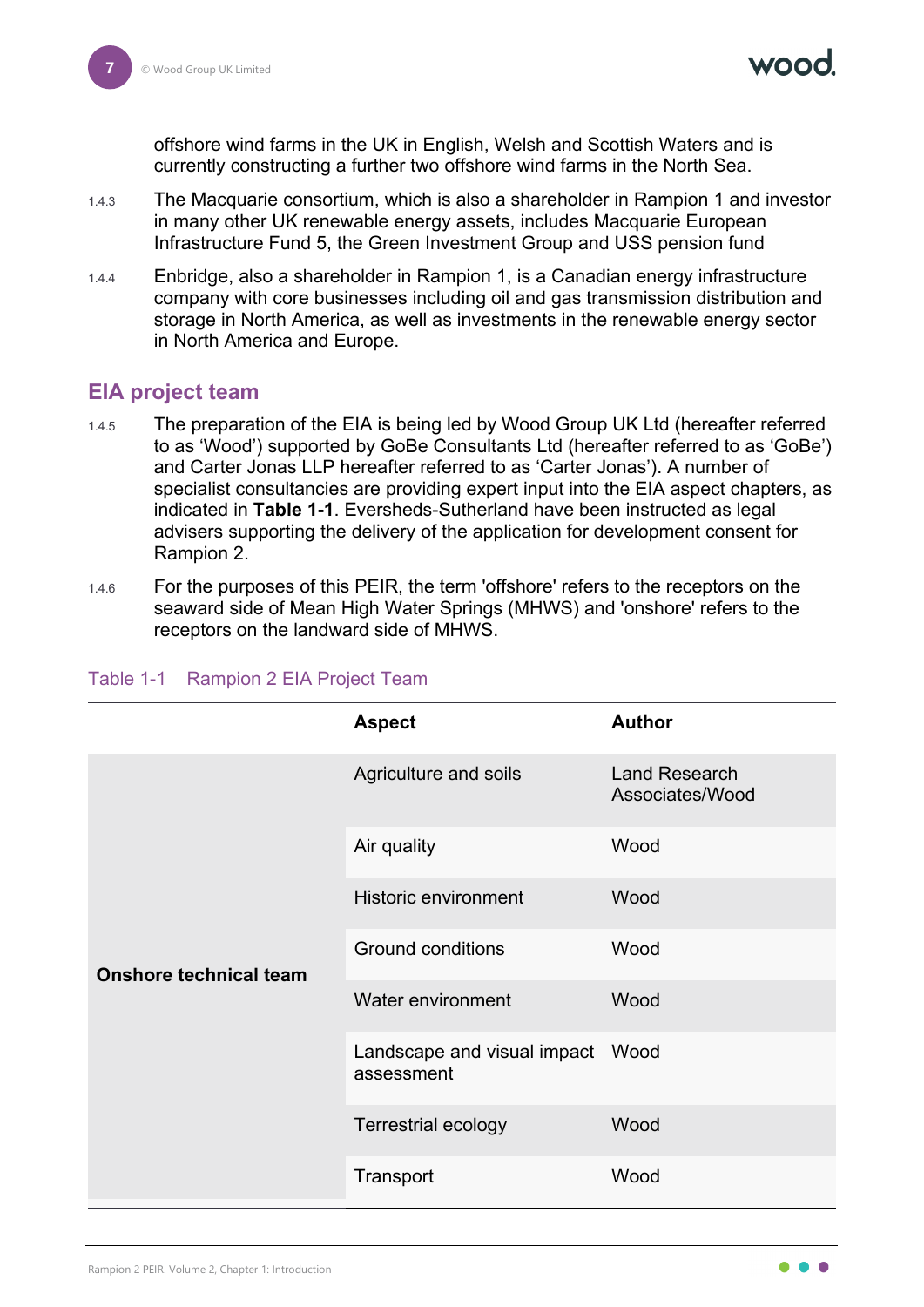wood.

|                                        | <b>Aspect</b>                            | <b>Author</b>                               |
|----------------------------------------|------------------------------------------|---------------------------------------------|
|                                        | Noise and vibration<br>(onshore)         | Wood                                        |
|                                        | Underwater noise                         | Subacoustech/GoBe                           |
|                                        | Marine mammals                           | <b>SMRU</b>                                 |
|                                        | Benthic ecology                          | GoBe                                        |
|                                        | Civil and military aviation              | Cyrrus                                      |
|                                        | Coastal processes                        | <b>ABPmer</b>                               |
|                                        | <b>Commercial fisheries</b>              | <b>Poseidon Consultants</b>                 |
|                                        | Fish and shellfish                       | GoBe                                        |
| <b>Offshore technical team</b>         | Intertidal habitats                      | GoBe                                        |
|                                        | Landscape, seascape and<br>visual        | <b>Optimised Environments</b><br>(OpEn) Ltd |
|                                        | Marine archaeology                       | Maritime Archaeology Ltd                    |
|                                        | Nature conservation                      | GoBe                                        |
|                                        | Offshore ornithology                     | GoBe/APEM                                   |
|                                        | Other marine users                       | GoBe                                        |
|                                        | Shipping and navigation                  | Anatec                                      |
|                                        | Socioeconomics (onshore<br>and offshore) | <b>Hatch Regeneris Ltd</b>                  |
| <b>Cross cutting technical</b><br>team | Major accidents and<br>disasters         | Wood                                        |
|                                        | Climate change                           | Wood                                        |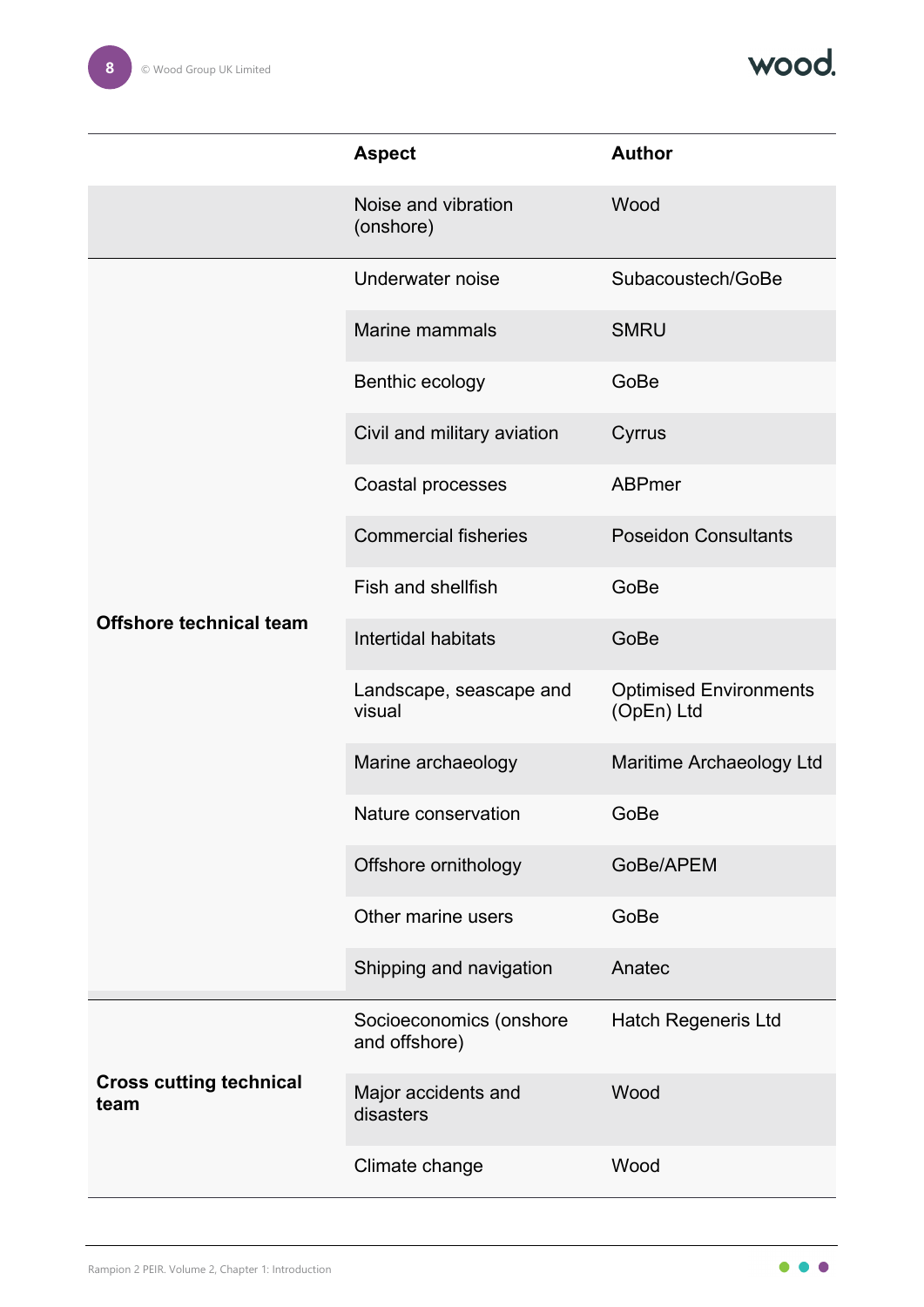- 1.4.7 Pursuant to Regulation 14(4) of the EIA Regulations 2017, this PEIR and the ES are being prepared by competent experts. Wood and GoBe are registered with the Institute of Environmental Management and Assessment (IEMA) EIA Quality Mark scheme. The scheme allows organisations that lead the co-ordination of EIAs in the UK to make a commitment to excellence in their EIA activities and have this commitment independently reviewed.
- 1.4.8 A statement outlining the relevant experience and qualifications of the competent experts who have prepared this PEIR is provided in **Appendix 1.1: Competent experts, Volume 4**.

#### <span id="page-9-0"></span>**1.5 Scoping and engagement**

#### <span id="page-9-1"></span>**Overview**

- 1.5.1 Central to the delivery of the EIA has been and will continue to be the focus on engagement with consultation bodies<sup>[2](#page-9-2)</sup>, additional consultees notified by the SoS through the Scoping Opinion<sup>[3](#page-9-3)</sup>, community stakeholders, other interested organisations and individuals.
- 1.5.2 Regulation 12(1) of the EIA Regulations 2017 sets out the requirement to consult on preliminary environmental information for EIA development. Regulation 12(2) of the EIA Regulations 2017 sets out the requirements for the PEIR. PINS Advice Note Seven (PINS, 2020) provides additional non-statutory guidance. The applicant must have regard to the comments received from the consultation, which includes the PEIR, and to influence the design of a development and the EIA to take into consideration any comments received. This PEIR forms part of that process.
- 1.5.3 A Scoping Report was submitted by RED to the Secretary of State (SoS) for Business energy and Industrial Strategy in July 2020. A Scoping Opinion was subsequently adopted by the SoS on 11 August 2020, and the responses to the Scoping Report from consultation bodies were also provided. Responses to the Scoping Opinion comments, detailing how they have been addressed within this PEIR, are provided within each of the relevant chapters, and presented in full in **Appendix 5.1: Response to the Scoping Opinion, Volume 4**. This Scoping Opinion, which was prepared in consultation with key consultation bodies, provided the SoS's view on the approach to the EIA in terms of methodologies and baseline information being used, along with views on the 'scope' (breadth) of the EIA in terms of aspects assessed and likely significant effects. Given the

<span id="page-9-2"></span> $2$  Consultation bodies are those listed in Schedule 1 of the Infrastructure Planning (Applications: Prescribed Forms and Procedure) Regulations 2009, and local authorities listed in section 43 of the *Planning Act 2008*, and as notified by the Secretary of State pursuant to regulation 11(1)(b) of the EIA Regulations 2017.

<span id="page-9-3"></span> $3$  Additional consultees are those notified pursuant to Regulation 11 (1)(c) of the EIA Regulations 2017.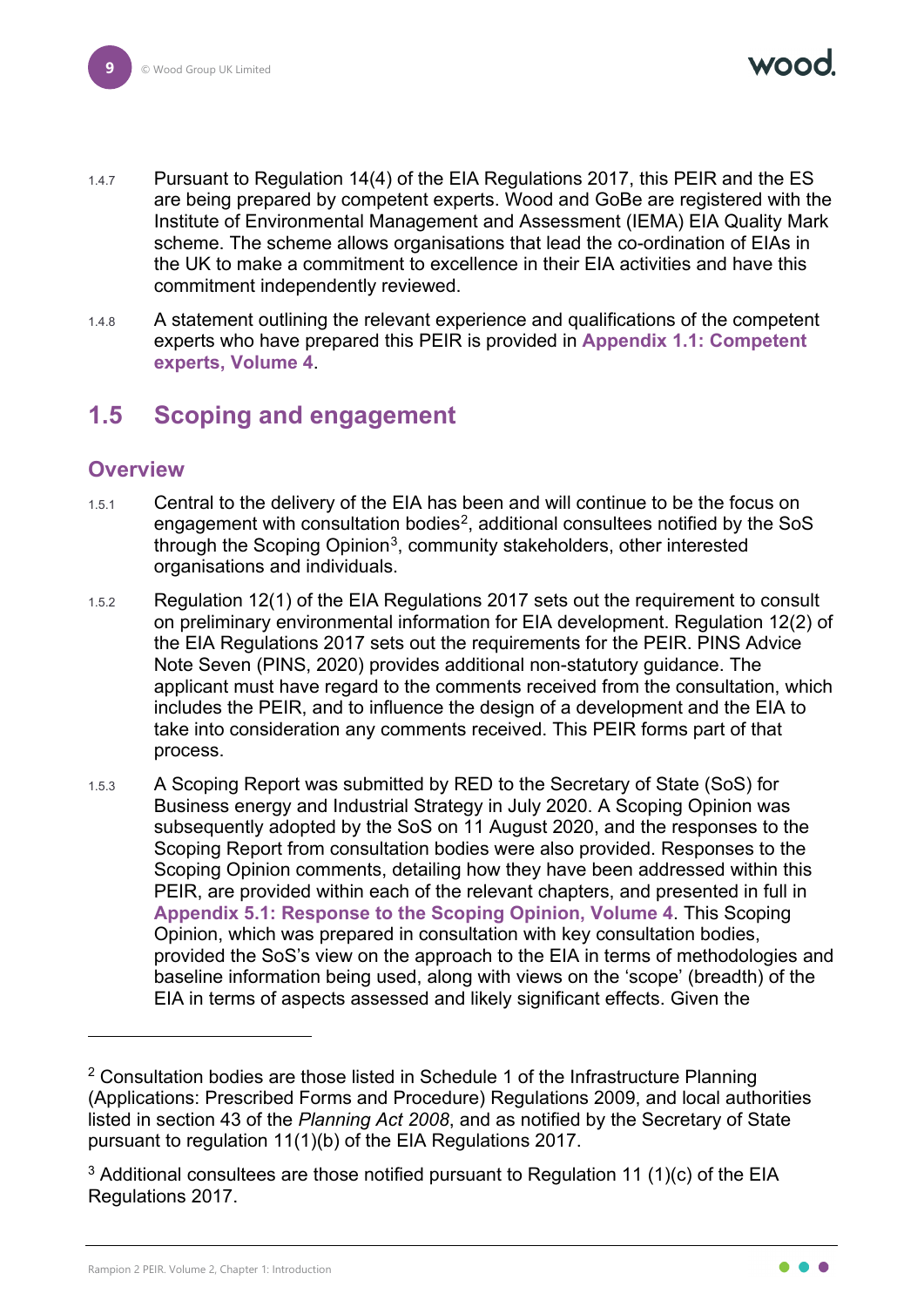preliminary nature of the PEIR, any comments that are pending a full response are identified, next steps clarified, and actions to be concluded within the ES. It is noted that whilst the PEIR does not include direct responses to each of the comments raised in consultation bodies' individual responses to the SoS as part of the scoping exercise (attached to the Scoping Opinion itself), regard has been had to those responses in the preparation of the PEIR.

#### <span id="page-10-0"></span>**Early engagement**

1.5.4 Early engagement was undertaken with a number of prescribed and nonprescribed consultation bodies and local authorities prior to submission of the Scoping Report to introduce the project and to seek feedback on the proposed approach to scoping the EIA.

#### <span id="page-10-1"></span>**Informal consultation and engagement**

- 1.5.5 A programme of ongoing informal consultation and engagement is underway with key stakeholders including, but not limited to, the Environment Agency, Natural England, Historic England, Highways England, CEFAS, Marine Management Organisation, and local authorities to inform the Proposed Development at an early stage. Further details of this engagement are provided in **Chapters 6** to **28**.
- 1.5.6 This PEIR has also been informed by an informal virtual exhibition run by RED between 14 January 2021 and 11 February 2021. This exhibition introduced the Proposed Development, the development process, and shared information on the emerging design process inviting feedback from stakeholders. **Informal Consultation Analysis** is provided alongside this PEIR, a Consultation Report will be submitted alongside the DCO Application.
- 1.5.7 RED has set up a series of Project Liaison groups (PLGs) which bring together various interest groups to allow for the sharing of information, discussion and feedback with the Rampion 2 project team as proposals for an extension of the wind farm are scoped and developed. RED actively encourage members of the PLG to share information within their wider community and to provide feedback to the project for their specific areas of interest. PLGs meet regularly as part of the development process, with the first meetings held in October 2020 and February 2021. There are six PLGs in total - covering Business & Tourism, Environment, Sea Users, Onshore Community, Coastal Community and Public Rights of Way.
- 1.5.8 In addition, RED has met with the Planning Inspectorate to provide updates on scoping, the design evolution activities (further discussed in **Chapter 3: Alternatives**) and the approach to the EIA (further discussed in **Chapter 5: Approach to the EIA**).

#### <span id="page-10-2"></span>**Statement of Community Consultation**

1.5.9 In accordance with Section 47 of the Planning Act 2008, a Statement of Community Consultation (SoCC) has been prepared. The SoCC sets out details of the Proposed Development, and how RED will consult with the local community, the consultation methods to be used, the scope of the consultation and the consultation period.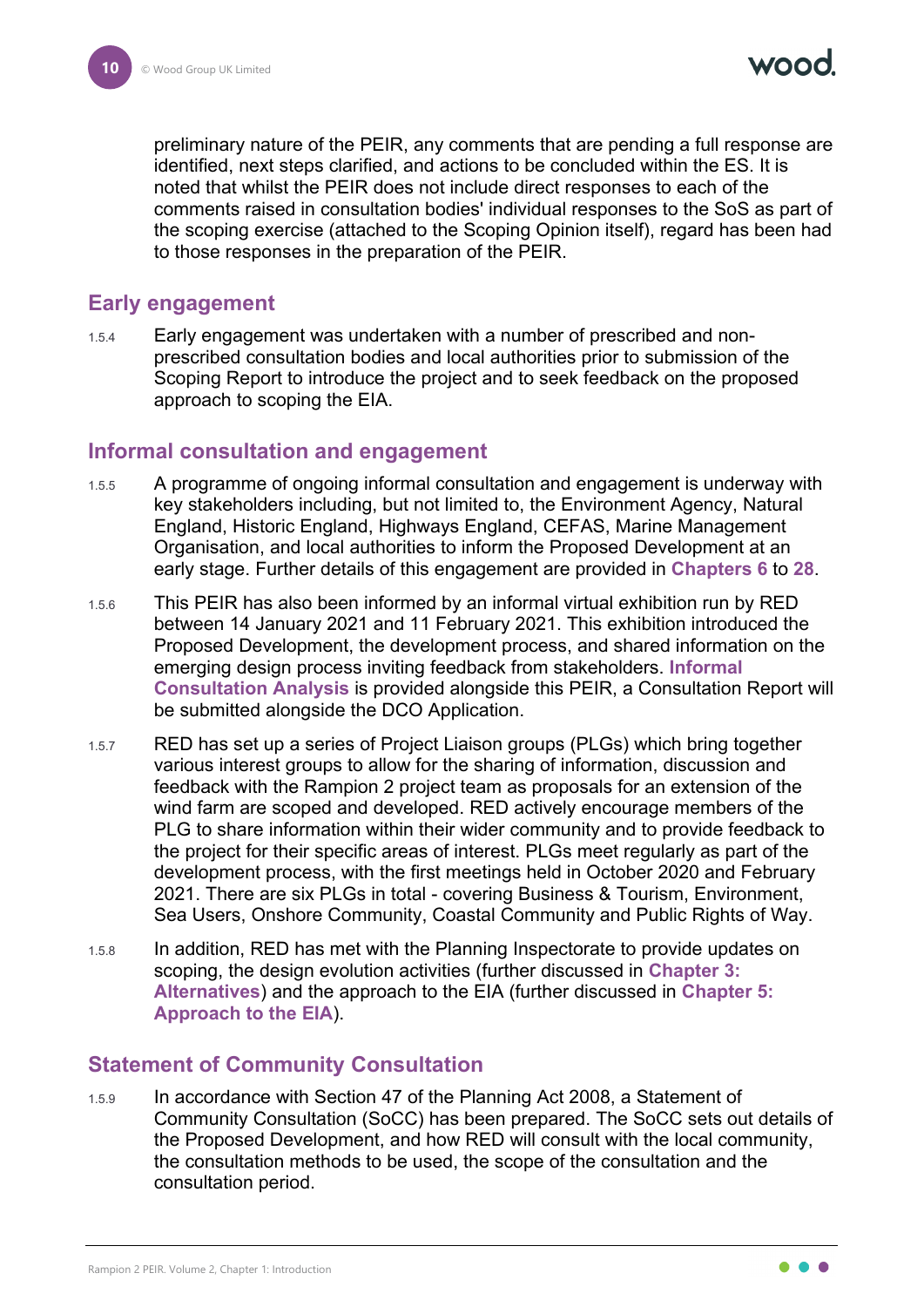- 1.5.10 Due to its size and nature, the Proposed Development has the potential to impact upon a diverse community reaching over a large geographical area, which covers several local authority areas.
- 1.5.11 The content of the SoCC has been discussed and agreed with all local authorities in whose area the Proposed Development is situated, as well as the coastal authorities adjacent to the offshore elements of Rampion 2. As part of this, the Statements of Community Involvement (SCI) for each of the local authorities' have been reviewed, to ensure that the SoCC aligns with the work already undertaken by local authorities in identifying communities and organisations.
- 1.5.12 The SoCC has been consulted on and agreed with relevant local planning authorities and published in accordance with statutory requirements by advertising in newspapers in the vicinity of the Proposed Development, on the Rampion 2 website and local authorities' websites and any other locations or methods agreed with local authorities.

#### <span id="page-11-0"></span>**The Evidence Plan Process**

- 1.5.13 An Evidence Plan Process (EPP) has been initiated and commenced in September 2020 to seek agreement on the evidence required to be submitted to the Planning Inspectorate (PINS) as part of the Rampion 2 DCO Application. In common with several recent Offshore Wind Farm DCO Applications, the EPP for Rampion 2 has been broadened beyond solely Habitats Regulations Assessment (HRA) matters to include relevant components of the EIA process.
- 1.5.14 Noting that this is a voluntary and non-legally binding process, the EPP aims to provide a forum for discussion and a framework for recording areas of agreement / disagreement between RED and the relevant statutory authorities, advisers, and other relevant stakeholders with regard to:
	- those matters to be addressed by the EIA and HRA process;
	- the data that will be used to support the assessments;
	- reviewing latest scientific evidence and guidance relevant to aspects;
	- the methods to be applied in collecting and analysing the data and assessing the potential impacts of a scheme together; and
	- such other matters as the Parties to the EPP seek to cover during the process (this could, for example, extend to discussions around mitigation or management of impacts).
- 1.5.15 The EPP comprises an overarching Steering Group, whose main function is to oversee the development of the Plan and ensure continual progress of the Evidence Plan process, and individual topic focused Expert Topic Groups (ETGs). The ETGs are formed of experts from relevant organisations relative to the topics considered. These groups are established to discuss and agree the evidence and assessment requirements for each EIA and HRA topic area identified. **[Graphic 1-2](#page-13-0)** sets out the Rampion 2 EPP structure. This comprises of three workstreams, within which there are several ETGs: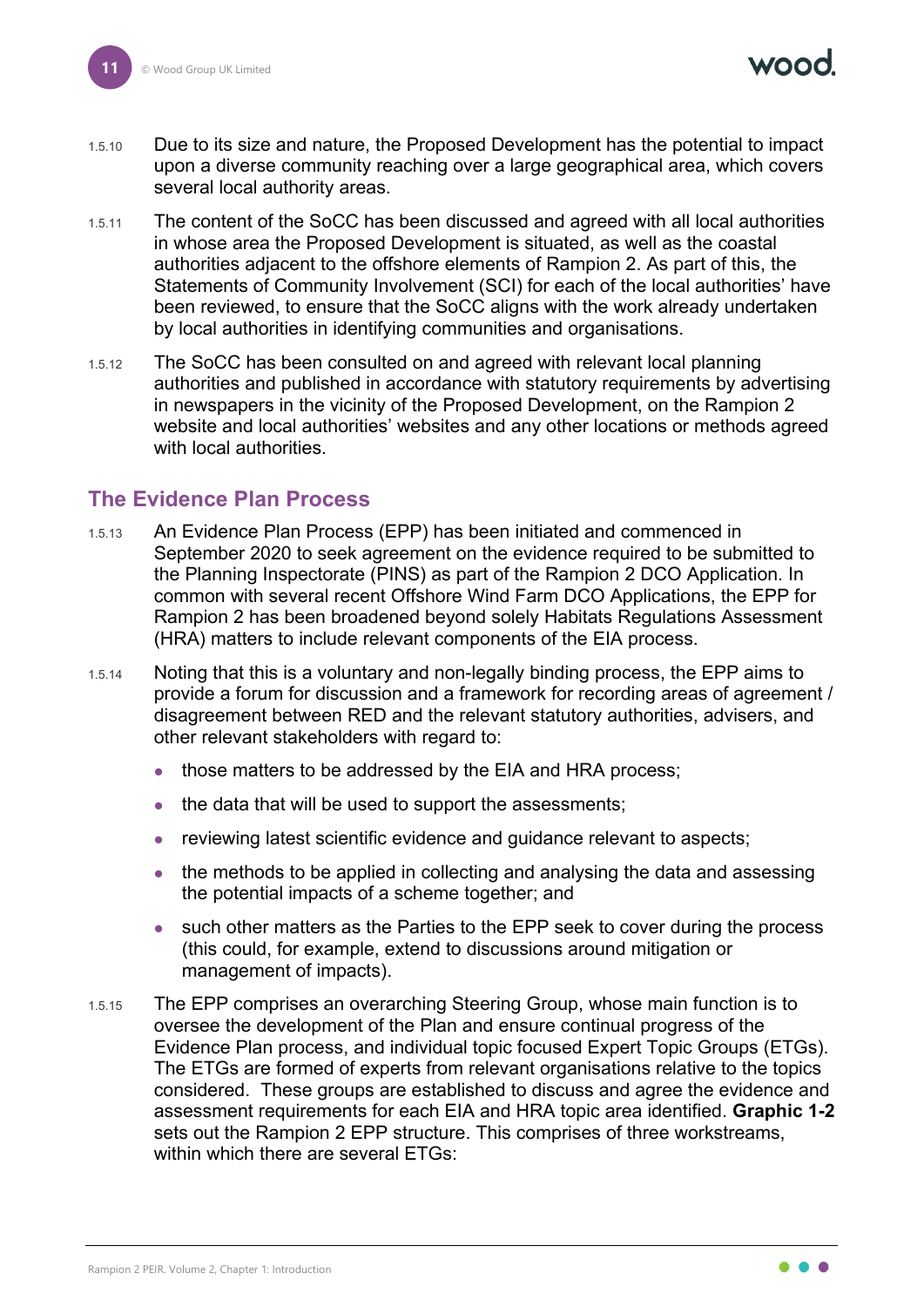MOOO

- Workstream 1 covering all offshore and intertidal topics of interest to be assessed within the EIA and HRA up to and including Mean High Water Springs (MHWS);
- Workstream 2 covering all topics of interest to onshore stakeholders landward of MHWS; and
- Workstream 3 Nature Conservation which seeks to cover all aspects of the HRA assessment both above and below MHWS.
- 1.5.16 Through this structure, key stakeholders can achieve increased certainty on the amount and range of evidence to be presented within the application and RED can obtain early sight of any issues to address during the preapplication stage. The EPP, documented within an Evidence Plan Report, will provide the evidence base of agreement for a range of documents that will be produced during the application process and will help form the basis of Statements of Common Ground (SoCG) that may be required by PINS during the Examination of the Application.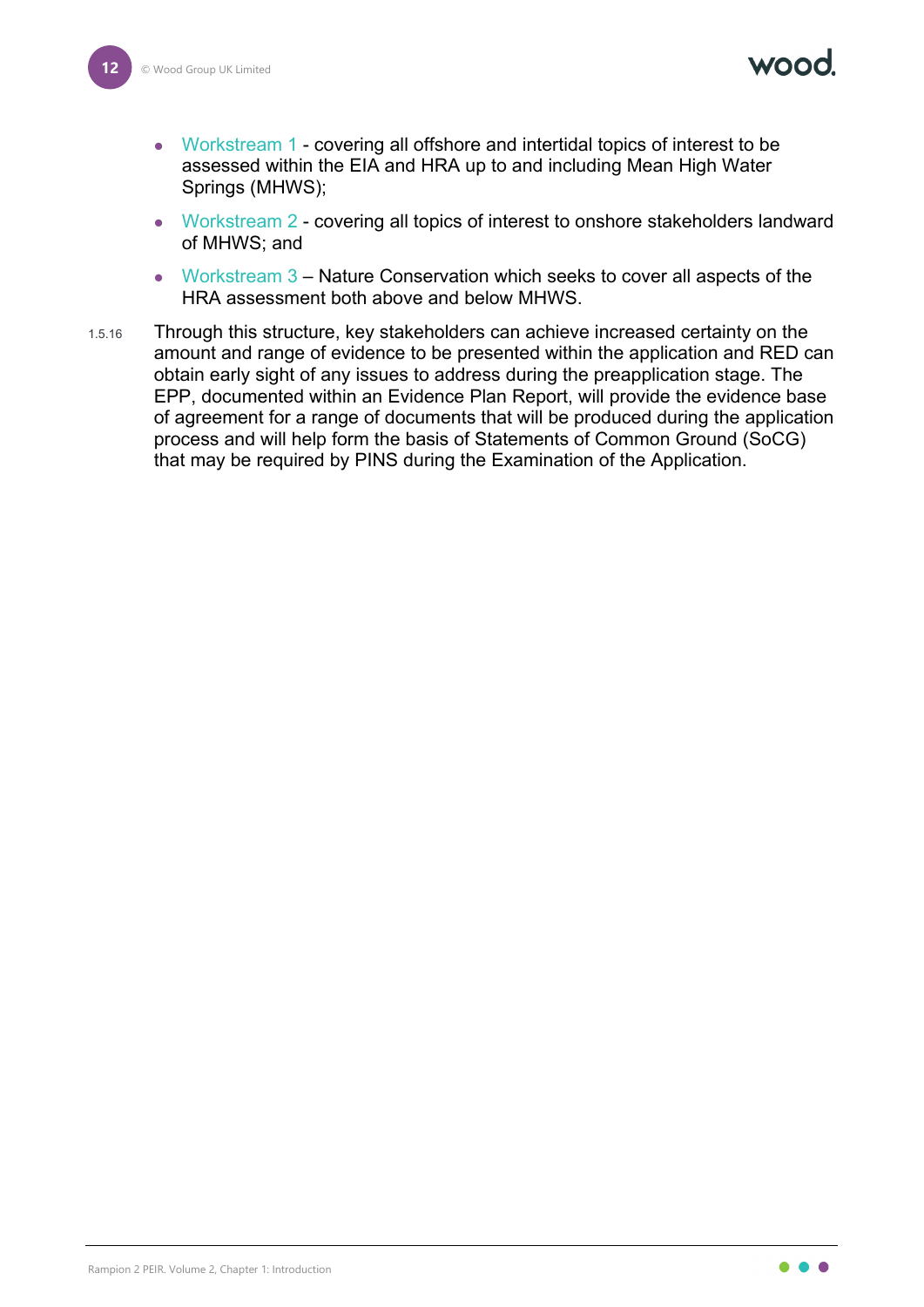

#### <span id="page-13-0"></span>Graphic 1-2 Rampion 2 Evidence Plan structure



#### 1.5.17 A summary of EPP meetings held to date is provided in **[Table 1-2](#page-13-1)**.

#### <span id="page-13-1"></span>Table 1-2 EPP Meetings held to date

| <b>Date</b> | <b>Activity</b>                                                                             | <b>Stakeholders attended</b>                                                                                                                                                                                                                                                                                                                                               |
|-------------|---------------------------------------------------------------------------------------------|----------------------------------------------------------------------------------------------------------------------------------------------------------------------------------------------------------------------------------------------------------------------------------------------------------------------------------------------------------------------------|
| 09.09.2020  | <b>Steering Group Meeting</b>                                                               | PINS, Marine Management<br>Organisation (MMO), Natural<br>England, Historic England,<br>South Downs National Park<br>Authority (SDNPA), West<br><b>Sussex County Council</b><br>(WSCC).                                                                                                                                                                                    |
| 15.09.2020  | <b>Onshore and Offshore</b><br>Archaeology, Cultural Heritage<br>and LVIA/SLVIA ETG Meeting | Natural England, Historic<br>England, WSCC, SDNPA,<br><b>Brighton and Hove City</b><br>Council, Horsham District<br>Council, Isle of Wight Council,<br>Arun District Council, Mid-<br><b>Sussex District Council, High</b><br>Weald Area of Outstanding<br>Natural Beauty (AONB)<br>Partnerships, Chichester<br><b>Harbour Conservancy AONB</b><br>and the National Trust. |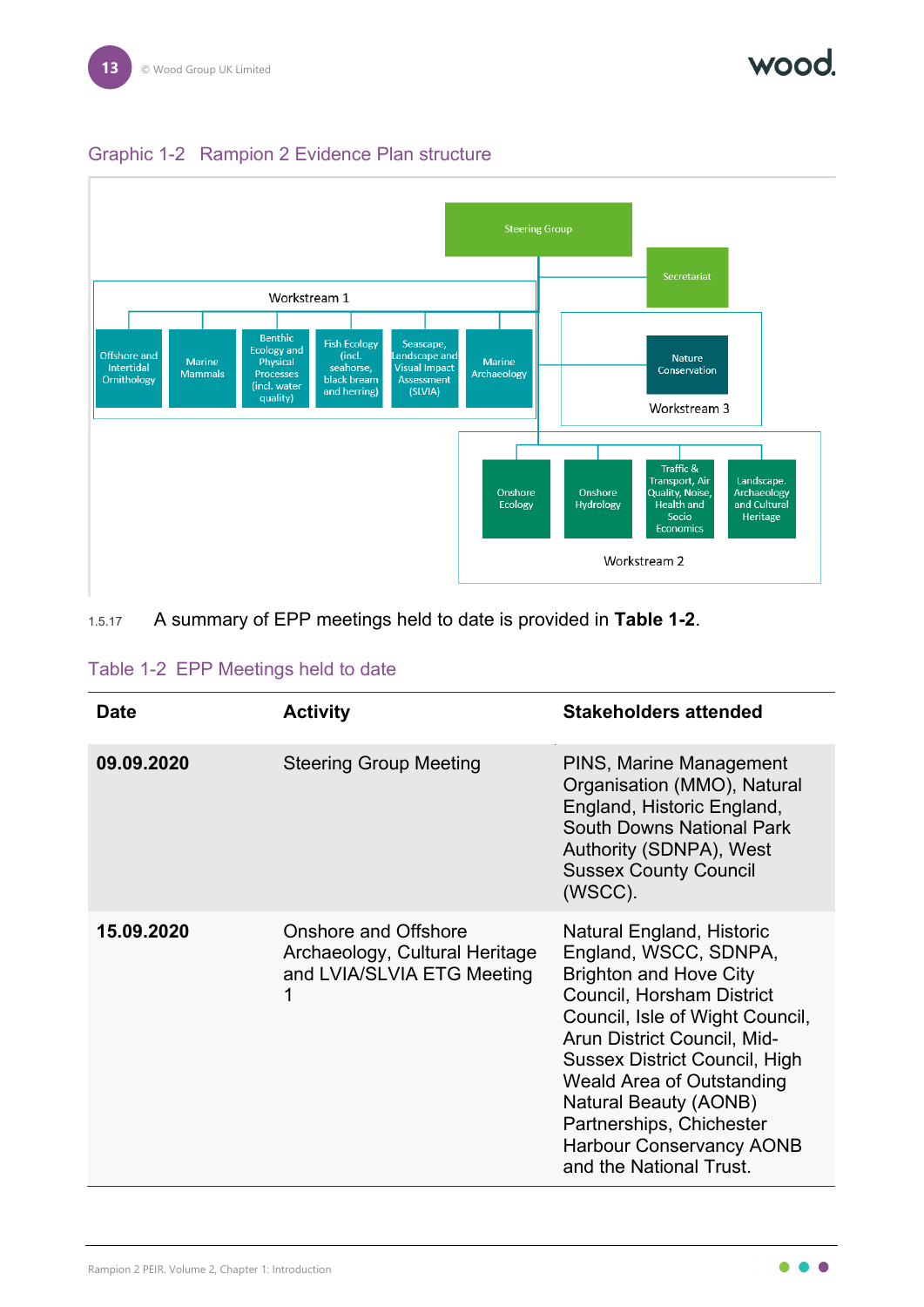wood.

| <b>Date</b> | <b>Activity</b>                                                                                                              | <b>Stakeholders attended</b>                                                                                                                                                                                                                                                                                                                                                            |
|-------------|------------------------------------------------------------------------------------------------------------------------------|-----------------------------------------------------------------------------------------------------------------------------------------------------------------------------------------------------------------------------------------------------------------------------------------------------------------------------------------------------------------------------------------|
| 17.09.2020  | <b>Physical Processes, Benthic</b><br><b>Ecology Fish and Shellfish</b><br><b>Ecology ETG Meeting 1</b>                      | Environment Agency, MMO,<br>Centre for Environment,<br><b>Fisheries and Aquaculture</b><br>Science (Cefas) (via MMO),<br>The Wildlife Trusts, Sussex<br><b>Wildlife Trust, Sussex</b><br>Association of Inshore<br><b>Fisheries and Conservation</b><br>Authorities (IFCA) and<br>Seahorse Trust.                                                                                       |
| 18.09.2020  | Offshore Ornithology, Marine<br>Mammals and HRA ETG<br>Meeting 1                                                             | MMO, Cefas (via MMO),<br><b>Sussex Ornithology Society,</b><br>The Wildlife Trusts and Adur<br>and Worthing District Council.                                                                                                                                                                                                                                                           |
| 13.10.2020  | <b>Additional ETG Meeting for</b><br>Marine Mammals, Offshore<br>Ornithology, HRA, Physical<br>Processes and Benthic Ecology | Natural England, The Royal<br>Society for the Protection of<br>Birds (RSPB).                                                                                                                                                                                                                                                                                                            |
| 21.10.2020  | <b>Additional ETG Meeting for</b><br><b>Fish and Shellfish Ecology</b>                                                       | Natural England, MMO, Cefas<br>(via MMO).                                                                                                                                                                                                                                                                                                                                               |
| 16.03.2021  | <b>Steering Group Meeting 2</b>                                                                                              | PINS, MMO, Natural England,<br>Historic England, SDNPA,<br>WSCC.                                                                                                                                                                                                                                                                                                                        |
| 18.03.2021  | <b>Onshore and Offshore</b><br>Archaeology, Cultural Heritage<br>and LVIA/SLVIA ETG Meeting<br>$\overline{2}$                | MMO, Natural England, Historic<br>England, WSCC, SDNPA,<br>National Trust, Arun District<br>Council, Brighton and Hove<br><b>City Council, Chichester</b><br>Harbour Conservancy (AONB),<br><b>Chichester District Council,</b><br><b>East Sussex County Council</b><br>(ESCC), High Weald AONB<br>Partnerships, Horsham District<br><b>Council and Mid-Sussex District</b><br>Council. |
| 23.03.2021  | Onshore Ecology, Hydrology<br>and Nature Conservation<br>(onshore) ETG Meeting 2                                             | WSCC, Adur & Worthing<br><b>District Council, Environment</b><br>Agency, Sussex Ornithology<br>Society, Sussex Wildlife Trust,<br>RSPB, Mid Sussex Council and<br>Natural England.                                                                                                                                                                                                      |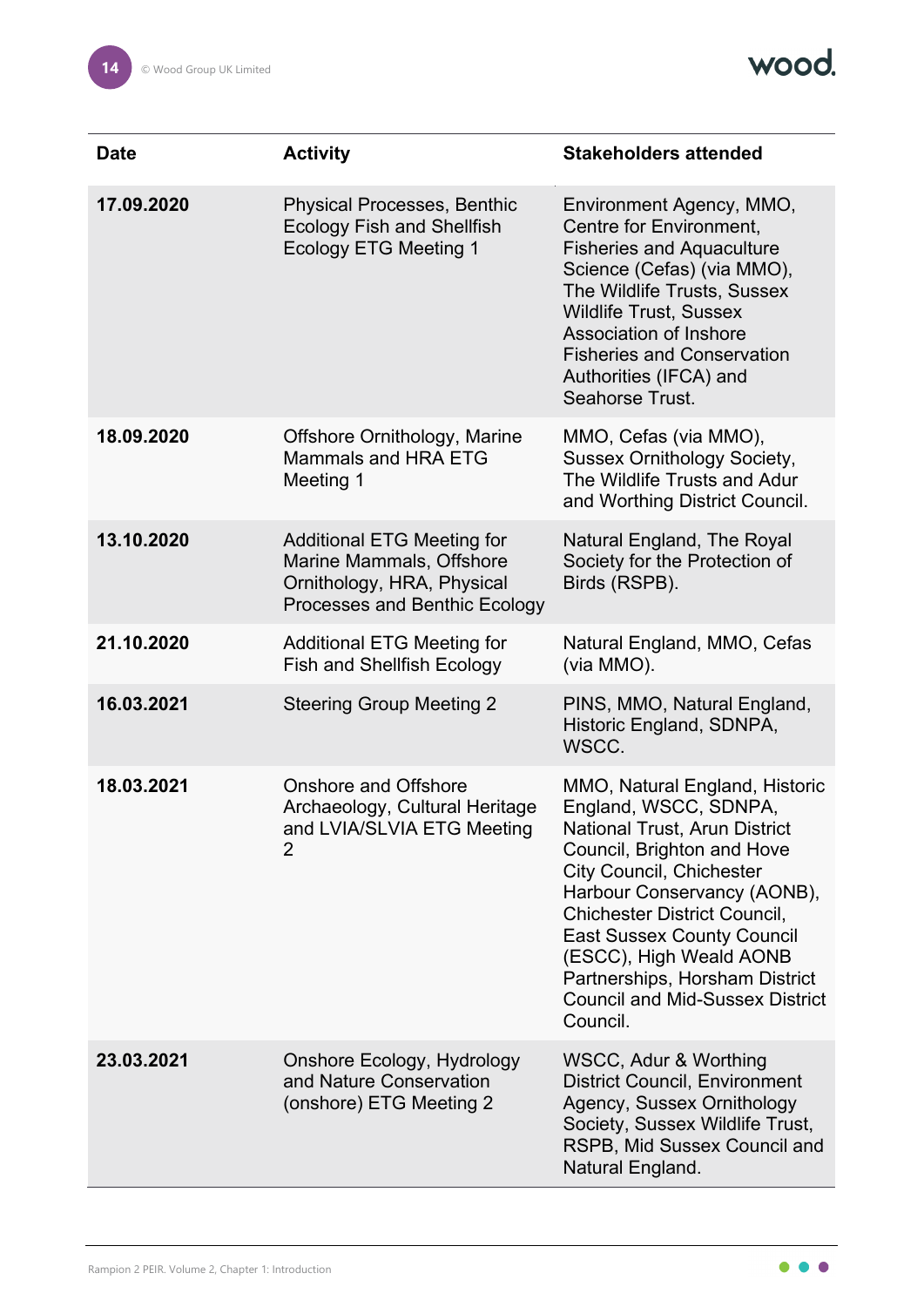**vood** 

| <b>Date</b> | <b>Activity</b>                                                                                         | <b>Stakeholders attended</b>                                                                                                               |
|-------------|---------------------------------------------------------------------------------------------------------|--------------------------------------------------------------------------------------------------------------------------------------------|
| 24.03.2021  | <b>Physical Processes, Benthic</b><br><b>Ecology Fish and Shellfish</b><br><b>Ecology ETG Meeting 2</b> | Natural England, Environment<br>Agency, MMO, Cefas (via<br>MMO), The Wildlife Trusts,<br><b>Sussex Wildlife Trust, Sussex</b><br>IFCA.     |
| 26.03.2021  | Offshore Ornithology, Marine<br>Mammals and HRA ETG<br>Meeting 2                                        | Natural England, MMO, Cefas<br>(via MMO), Sussex Ornithology<br>Society, RSPB, The Wildlife<br><b>Trusts and Sussex Wildlife</b><br>Trust. |
| 28.04.2021  | <b>Additional ETG Meeting for</b><br><b>SLVIA</b>                                                       | Natural England, SDNPA,<br><b>WSCC and National Trust.</b>                                                                                 |

#### <span id="page-15-0"></span>**1.6 Structure of this PEIR**

- 1.6.1 The Rampion 2 PEIR comprises of four volumes:
	- Volume 1: Non-Technical Summary which summarises the findings of the PEIR in 'plain English' without using overly technical language;
	- Volume 2: Main text (chapter list shown in **[Table 1-3](#page-15-1)**);
	- Volume 3: Figures; and
	- Volume 4: Appendices.
- 1.6.2 The remainder of this volume, Volume 2, is structured as shown in **[Table 1-3](#page-15-1)**.

#### <span id="page-15-1"></span>Table 1-3 PEIR Volume 2 Report Structure

| <b>Chapter</b>                                      | Detail                                                                                                                                                    |
|-----------------------------------------------------|-----------------------------------------------------------------------------------------------------------------------------------------------------------|
| <b>Chapter 1: Introduction</b>                      | Sets out the purpose of this PEIR, an introduction to<br>Rampion 2, the need for an EIA and summarises<br>consultation and engagement undertaken to date. |
| <b>Chapter 2: Policy and</b><br>legislative context | An overview of the policy background and legislative<br>context within which Rampion 2 sits.                                                              |
| <b>Chapter 3: Alternatives</b>                      | Provides a summary of the main alternatives considered in<br>the evolution of the Rampion 2 design.                                                       |
| <b>Chapter 4: Proposed</b><br>development           | Describes the components of Rampion 2 and the works<br>proposed including construction, operation, and<br>decommissioning.                                |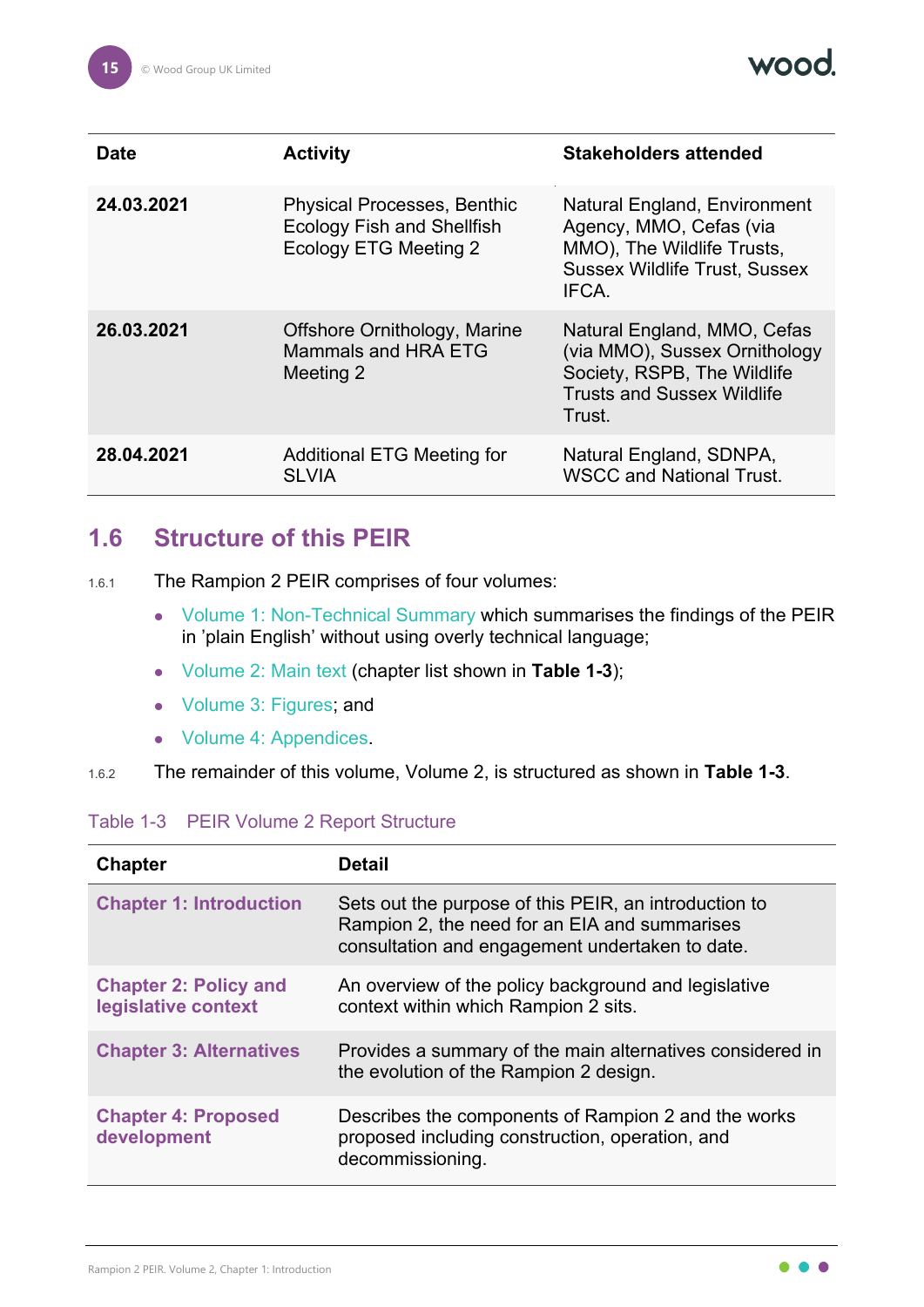wood.

| <b>Chapter</b>                                        | <b>Detail</b>                                                                                                                                                                                                                                                                                                                                                                                                               |
|-------------------------------------------------------|-----------------------------------------------------------------------------------------------------------------------------------------------------------------------------------------------------------------------------------------------------------------------------------------------------------------------------------------------------------------------------------------------------------------------------|
| <b>Chapter 5: Approach to</b><br>the EIA              | Summarises the approach to the EIA including the<br>definition of the scope of the assessment, an introduction<br>to the methods used and the approach to the assessment<br>of cumulative, inter-related and transboundary effects.                                                                                                                                                                                         |
| <b>Chapters 6 to 28 aspect</b><br>assessment chapters | Presents the proposed scope of the assessment for each<br>aspect, the baseline data collected, the approach to setting<br>the study area and the methodology for assessment and<br>next steps. Documents the preliminary assessment of likely<br>significant effects and embedded environmental measures<br>proposed to reduce the effects and any residual effects<br>remaining at this point in the Proposed Development. |

#### <span id="page-16-0"></span>**1.7 Glossary of terms and abbreviations**

| Term                                                                                         | <b>Definition</b>                                                                                                                                                                                                                                                                                                                                                                     |
|----------------------------------------------------------------------------------------------|---------------------------------------------------------------------------------------------------------------------------------------------------------------------------------------------------------------------------------------------------------------------------------------------------------------------------------------------------------------------------------------|
| <b>Centre for Environment,</b><br><b>Fisheries and Aquaculture</b><br><b>Science (Cefas)</b> | The Government's marine and freshwater science<br>experts, advising the UK government and overseas<br>partners.                                                                                                                                                                                                                                                                       |
| <b>Development Consent</b><br>Order (DCO)                                                    | This is the means of obtaining permission for<br>developments categorised as Nationally Significant<br>Infrastructure Projects, under the Planning Act 2008.                                                                                                                                                                                                                          |
| <b>Development Consent</b><br><b>Order (DCO) Application</b>                                 | An application for consent to undertake a Nationally<br>Significant Infrastructure Project made to the Planning<br>Inspectorate who will consider the application and make a<br>recommendation to the Secretary of State for Business,<br>Energy and Industrial Strategy, who will decide on<br>whether development consent should be granted for the<br><b>Proposed Development.</b> |
| <b>Environment Agency</b>                                                                    | A non-departmental public body, with responsibilities<br>relating to the protection and enhancement of the<br>environment in England.                                                                                                                                                                                                                                                 |
| <b>Environmental Impact</b><br><b>Assessment (EIA)</b>                                       | The process of evaluating the likely significant<br>environmental effects of a proposed project or<br>development over and above the existing circumstances<br>(or 'baseline').                                                                                                                                                                                                       |
| <b>Environmental measures</b>                                                                | Measures which are proposed to prevent, reduce and<br>where possible offset any significant adverse effects (or<br>to avoid, reduce and if possible, remedy identified effects.                                                                                                                                                                                                       |

Table 1-4 Glossary of terms and abbreviations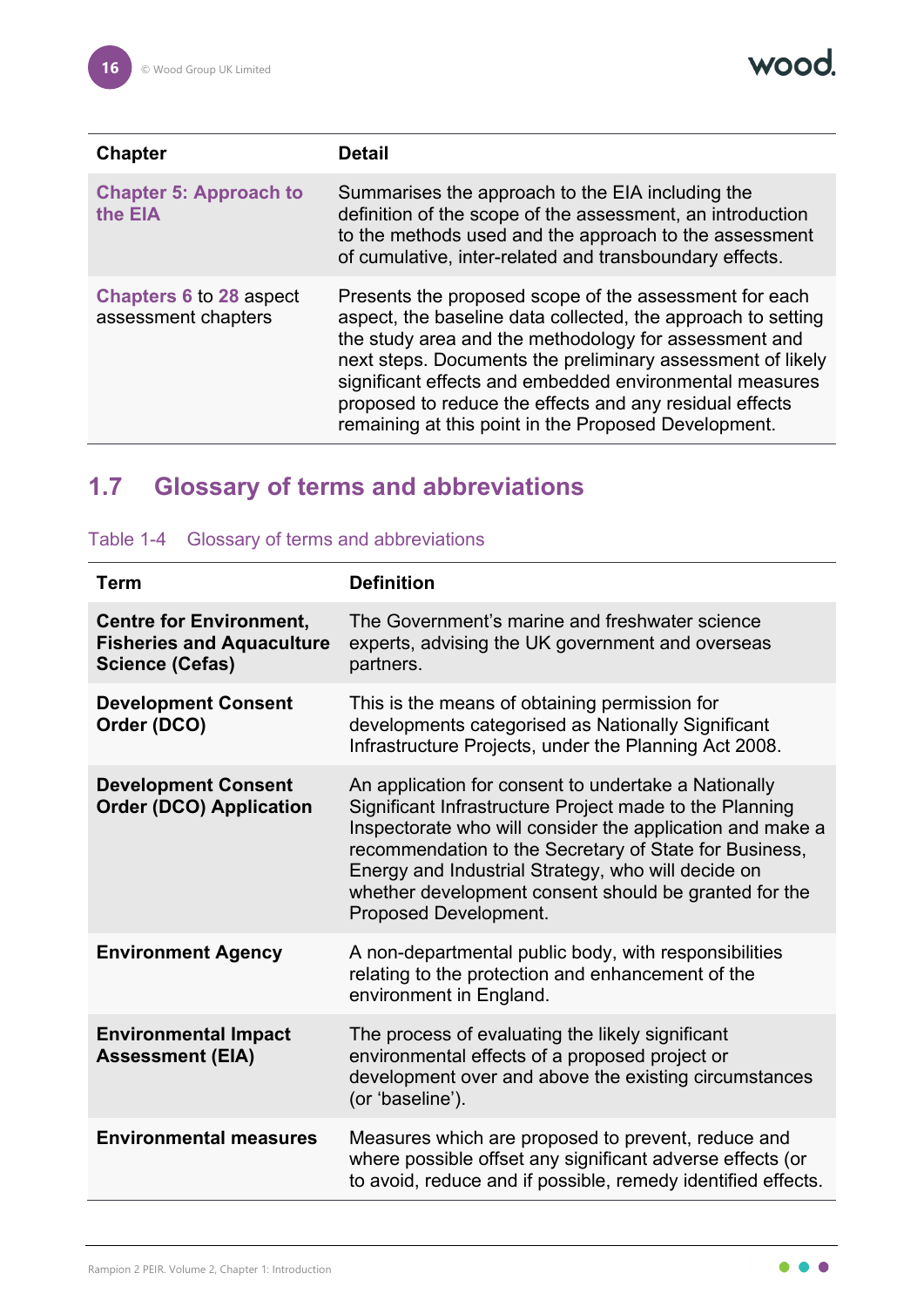wood.

| <b>Term</b>                                                             | <b>Definition</b>                                                                                                                                                                                                                                                                                                      |
|-------------------------------------------------------------------------|------------------------------------------------------------------------------------------------------------------------------------------------------------------------------------------------------------------------------------------------------------------------------------------------------------------------|
| <b>Environmental Statement</b><br>(ES)                                  | The written output presenting the full findings of the<br><b>Environmental Impact Assessment.</b>                                                                                                                                                                                                                      |
| <b>Evidence Plan Process</b><br>(EPP)                                   | A voluntary consultation process with specialist<br>stakeholders to agree the approach and the information<br>required to support the EIA and HRA for certain aspects.                                                                                                                                                 |
| <b>Expert Topic Group (ETG)</b>                                         | As part of the Evidence Plan Process these groups are<br>formed of experts from relevant organisations relative to<br>the topics considered. They are established to discuss<br>and agree the evidence and assessment requirements for<br>each EIA and HRA topic area identified.                                      |
| <b>Formal consultation</b>                                              | Formal consultation refers to statutory consultation that is<br>required under Section 42 and Section 47 of the Planning<br>Act 2008 with the relevant consultation bodies and the<br>public on the preliminary environmental information.                                                                             |
| <b>Habitats Regulations</b><br><b>Assessment (HRA)</b>                  | The assessment of the impacts of implementing a plan or<br>policy on a European Site, the purpose being to consider<br>the impacts of a project against conservation objectives of<br>the site and to ascertain whether it would adversely affect<br>the integrity of the site.                                        |
| <b>Highways Authority</b>                                               | Government owned company charged with operating,<br>maintaining and improving England's motorways and<br>major A roads.                                                                                                                                                                                                |
| <b>Historic England</b>                                                 | The public body that champions and protects England's<br>historic places.                                                                                                                                                                                                                                              |
| (HDD)                                                                   | <b>Horizontal Directional Drill</b> HDD is a process whereby a tunnel is drilled under an<br>obstacle and a cable duct is pulled through the drilled<br>underground tunnel. It avoids the need for trenches, and<br>enables minimal disruption to routing cables through<br>rivers, roads, drains and other obstacles. |
| <b>Informal consultation</b>                                            | Informal consultation refers to the voluntary consultation<br>that RED undertake in addition to the formal consultation<br>requirements.                                                                                                                                                                               |
| <b>Inshore Fisheries and</b><br><b>Conservation Authority</b><br>(IFCA) | There are 10 Inshore Fisheries and Conservation<br>Authorities (IFCAs) in England. The 10 IFCA Districts<br>cover English coastal waters out to 6 nautical miles from<br>Territorial Baselines. The IFCAs have shared powers and<br>duties which are found in the Marine and Coastal Access<br>Act, 2009.              |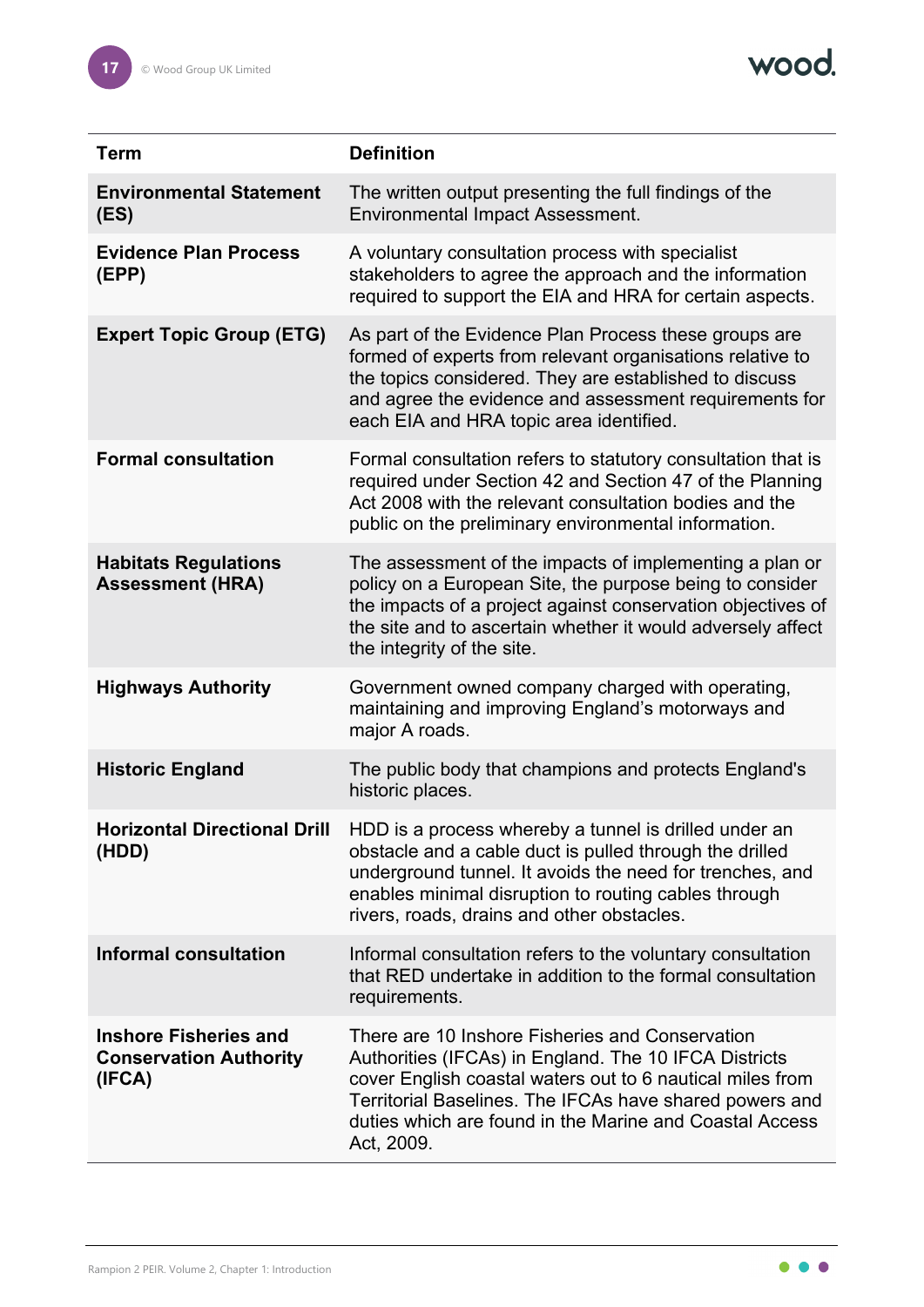| <b>Term</b>                                                          | <b>Definition</b>                                                                                                                                                                                                                                                                                                                                                                                                                                                                                        |  |
|----------------------------------------------------------------------|----------------------------------------------------------------------------------------------------------------------------------------------------------------------------------------------------------------------------------------------------------------------------------------------------------------------------------------------------------------------------------------------------------------------------------------------------------------------------------------------------------|--|
| <b>Marine Management</b><br><b>Organisation (MMO)</b>                | MMO is an executive non-departmental public body,<br>sponsored by the Department for Environment, Food &<br>Rural Affairs. MMO license, regulate and plan marine<br>activities in the seas around England so that they are<br>carried out in a sustainable way.                                                                                                                                                                                                                                          |  |
| <b>MHWS</b>                                                          | Mean High Water Springs                                                                                                                                                                                                                                                                                                                                                                                                                                                                                  |  |
| <b>Nationally significant</b><br>infrastructure project<br>(NSIP)    | Nationally Significant Infrastructure Projects (NSIP) are<br>major infrastructure developments in England and Wales<br>which are consented by DCO. These include proposals<br>for offshore wind farms with an installed capacity greater<br>than 100MW.                                                                                                                                                                                                                                                  |  |
| <b>Natural England</b>                                               | The government advisor for the natural environment in<br>England.                                                                                                                                                                                                                                                                                                                                                                                                                                        |  |
| <b>PEIR Assessment</b><br><b>Boundary</b>                            | The PEIR Assessment Boundary combines the search<br>areas for the offshore and onshore infrastructure<br>associated with the Proposed Development. It is defined<br>as the area within which the Proposed Development and<br>associated infrastructure will be located, including the<br>temporary and permanent construction and operational<br>work areas                                                                                                                                              |  |
| <b>Preliminary Environmental</b><br><b>Information Report (PEIR)</b> | The written output of the Environmental Impact<br>Assessment undertaken to date for the Proposed<br>Development. It is developed to support formal<br>consultation and presents the preliminary findings of the<br>assessment to allow an informed view to be developed of<br>the Proposed Development, the assessment approach<br>that has been undertaken, and the preliminary<br>conclusions on the likely significant effects of the<br>Proposed Development and environmental measures<br>proposed. |  |
| <b>Rampion 1</b>                                                     | The existing Rampion Offshore Wind Farm located in the<br>English Channel in off the south coast of England.                                                                                                                                                                                                                                                                                                                                                                                             |  |
| <b>RED</b>                                                           | <b>Rampion Extension Development Limited</b>                                                                                                                                                                                                                                                                                                                                                                                                                                                             |  |
| <b>Scoping Boundary</b>                                              | This boundary was used to inform the Scoping Report by<br>combining the areas of search for the offshore and<br>onshore infrastructure at the Scoping stage of the project.                                                                                                                                                                                                                                                                                                                              |  |
| <b>Scoping Opinion</b>                                               | A Scoping Opinion is adopted by the Secretary of State<br>for Business, Energy and Industrial Strategy for a<br>Proposed Development.                                                                                                                                                                                                                                                                                                                                                                    |  |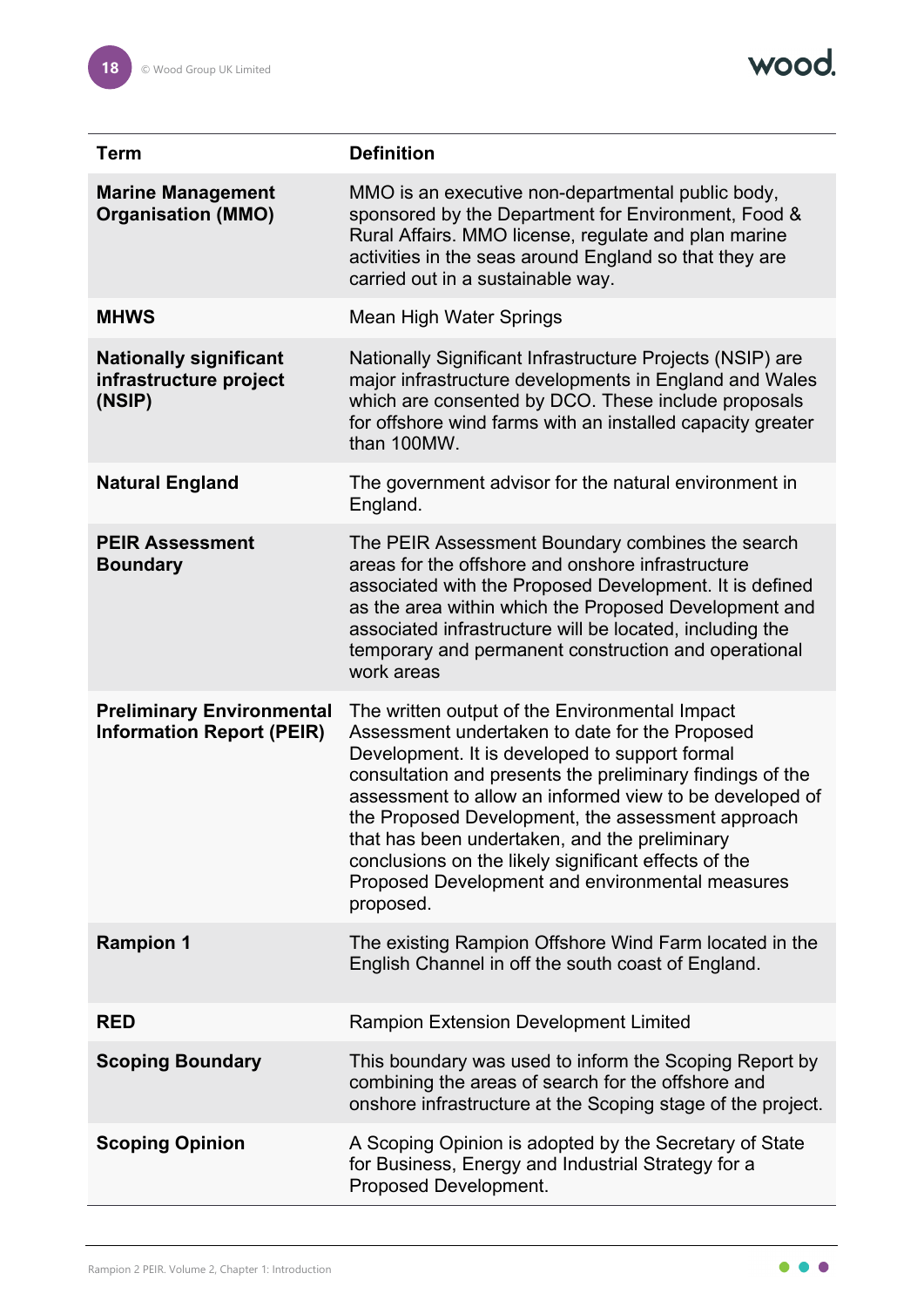

| Term                                                        | <b>Definition</b>                                                                                                                                                                                                   |
|-------------------------------------------------------------|---------------------------------------------------------------------------------------------------------------------------------------------------------------------------------------------------------------------|
| <b>Scoping Report</b>                                       | A report that presents the findings of an initial stage in the<br>Environmental Impact Assessment process.                                                                                                          |
| Secretary of State (SoS)                                    | The body who makes the decision to grant development<br>consent.                                                                                                                                                    |
| <b>Statement of Community</b><br><b>Consultation (SoCC)</b> | Prepared under Section 47 of the Planning Act 2008 to<br>set out how it 'intends to publicise and consult on<br>preliminary environmental information'.                                                             |
| <b>TCE</b>                                                  | <b>The Crown Estate</b>                                                                                                                                                                                             |
| The Planning Inspectorate<br>(PINS)                         | The Planning Inspectorate deals with planning appeals,<br>national infrastructure planning applications,<br>examinations of local plans and other planning-related<br>and specialist casework in England and Wales. |
| <b>The Proposed</b><br><b>Development / Rampion 2</b>       | The onshore and offshore infrastructure associated with<br>the offshore wind farm comprising of installed capacity of<br>up to 1,200MW, located in the English Channel in off the<br>south coast of England.        |
| <b>WSCC</b>                                                 | <b>West Sussex County Council</b>                                                                                                                                                                                   |
| <b>WTG</b>                                                  | Wind turbine generators                                                                                                                                                                                             |

#### <span id="page-19-0"></span>**1.8 References**

Infrastructure Planning (Applications: Prescribed Forms and Procedure) Regulations 2009/2264. UK: The Stationery Office Limited.

Infrastructure Planning (Environmental Impact Assessment) Regulations 2017 (as amended). (2017 No. 572). UK: The Stationery Office Limited.

Planning Inspectorate (2020). *Advice Note Seven: EIA: Process, Preliminary Environmental Information, and Environmental Statements (Version 7).* [Online]. [Accessed 09 November 2020]. Available from:

[https://infrastructure.planninginspectorate.gov.uk/wp-content/uploads/2017/12/Advice](https://infrastructure.planninginspectorate.gov.uk/wp-content/uploads/2017/12/Advice-note-7.pdf)[note-7.pdf.](https://infrastructure.planninginspectorate.gov.uk/wp-content/uploads/2017/12/Advice-note-7.pdf)

Planning Act 2008. (c. 29). UK: The Stationery Office Limited.

Planning Inspectorate (2020). *Scoping Opinion: Proposed Rampion 2 Offshore Wind Farm.* [Online]. [Accessed 09 November 2020]. Available from: [https://infrastructure.planninginspectorate.gov.uk/projects/south-east/rampion-2-offshore](https://infrastructure.planninginspectorate.gov.uk/projects/south-east/rampion-2-offshore-wind-farm/?ipcsection=docs)[wind-farm/?ipcsection=docs.](https://infrastructure.planninginspectorate.gov.uk/projects/south-east/rampion-2-offshore-wind-farm/?ipcsection=docs)

Rampion Extension Development (RED) (2020). *Scoping Report: Proposed Rampion 2 Offshore Wind Farm.* [Online]. [Accessed 09 November 2020]. Available from: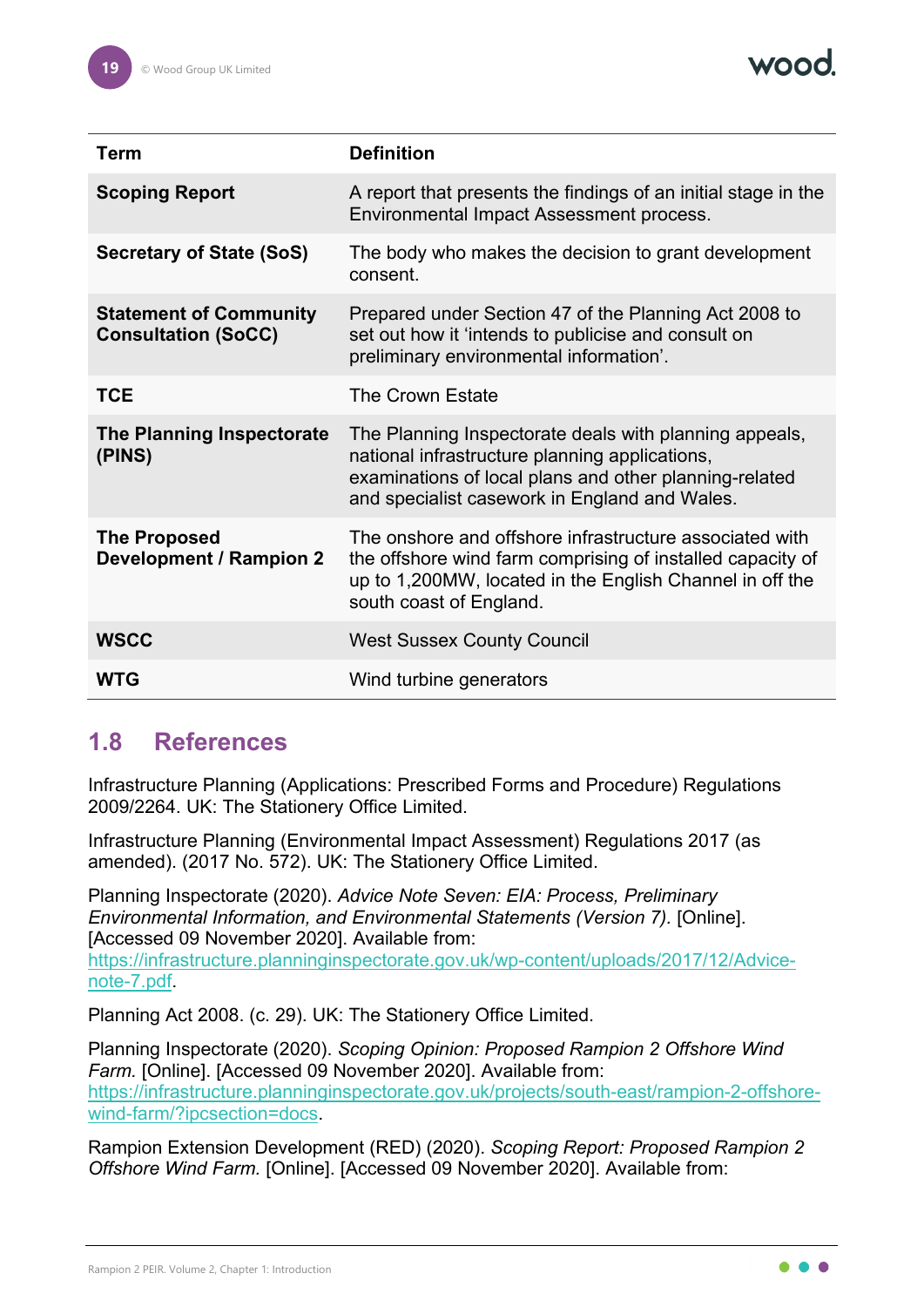wood.

[https://infrastructure.planninginspectorate.gov.uk/projects/south-east/rampion-2-offshore](https://infrastructure.planninginspectorate.gov.uk/projects/south-east/rampion-2-offshore-wind-farm/?ipcsection=docs)[wind-farm/?ipcsection=docs.](https://infrastructure.planninginspectorate.gov.uk/projects/south-east/rampion-2-offshore-wind-farm/?ipcsection=docs)